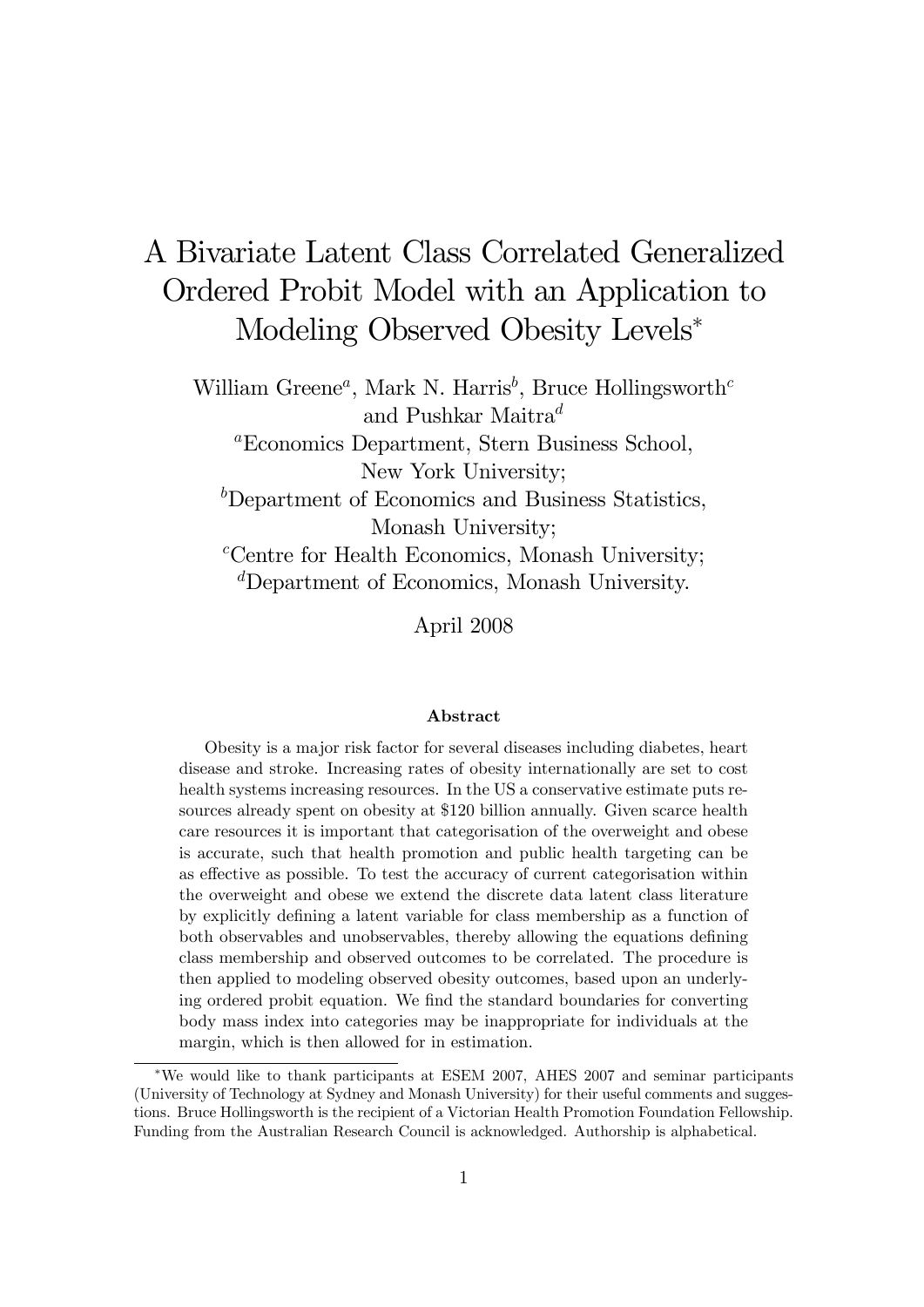### JEL Classification: C3, D1, I1

Keywords: Health outcomes, obesity, latent class ordered models, varying boundary parameters.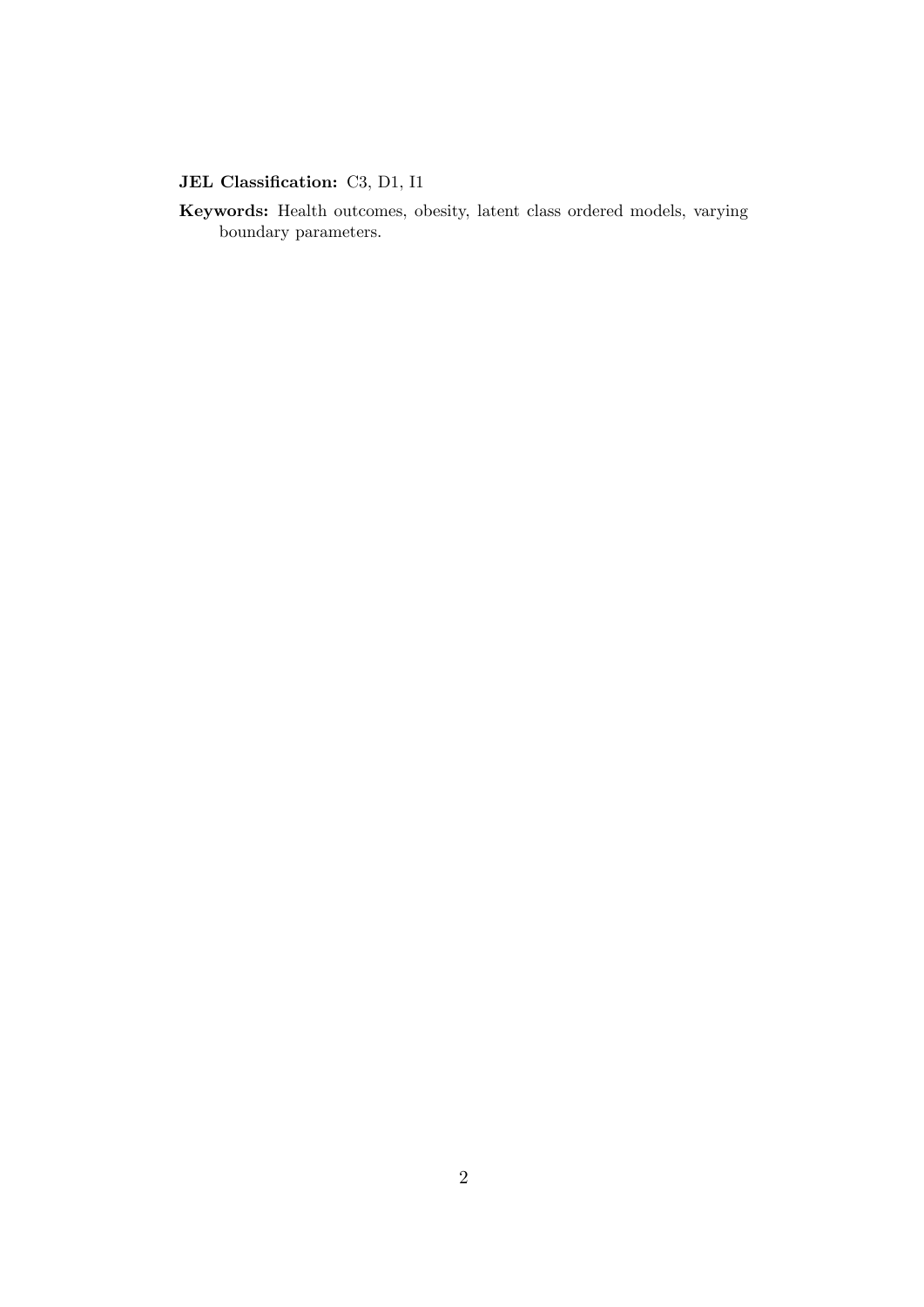## 1 Introduction and Background

Obesity is a major risk factor in terms of mortality and morbidity for several major disease groups, including stroke, coronary heart disease, diabetes and certain cancers. Being overweight is second only to tobacco in terms of causes of preventable deaths (Bowlin and Cawley 2007, Liu, Rettenmaier, and Saving 2007). Obesity is defined as a condition of excess body fat, and it is hypothesized to be caused by an excess of calories consumed over calories expended. These activities can be influenced by numerous causal factors, both genetic and behavioral. One concerning aspect is the increasing rate of obese and overweight individuals, especially in the developed world. In the United States 65% of the population (approximately 195 million individuals) are overweight or obese, over 30% (over 90 million) being obese. Indeed, not only are these numbers large now, but obesity rates are expected to increase significantly into the foreseeable future (Ruhm 2007).

As a result of the increased numbers of overweight individuals, and the consequent inflated numbers of related diseases, health care costs are increasing. In the US costs related to obesity are already at least 6% of health care costs, and these are set to increase (Bowlin and Cawley 2007). As health care constitutes over 16% of GDP in the US (Folland, Goodman, and Stano 2007), this is a significant amount: a conservative estimate puts this Ögure in excess of \$120 billion spent annually on obesity related illness, or over \$400 per US citizen (\$600 per overweight or obese individual, \$1,300 per obese individual per annum).

The most commonly used measure to assess whether an individual is obese or not is the Body Mass Index (BMI), which is the ratio of an individual's weight to the square of height<sup>1</sup>. Individuals with a BMI score of less than  $18.5$  are classified, based on World Health Organization (WHO) guidelines, as underweight, those with a BMI score of 25 to 30 are classified as overweight and those with a BMI score of greater

<sup>1</sup>We acknowledge BMI may not be the perfect measure for obesity, as it does not distinguish fat from fat free mass (Burkhauser and Cawley 2008). BMI is the measeure collected in virtually all social science related datasets, and our proposed method may in fact help make classification using BMI more accurate.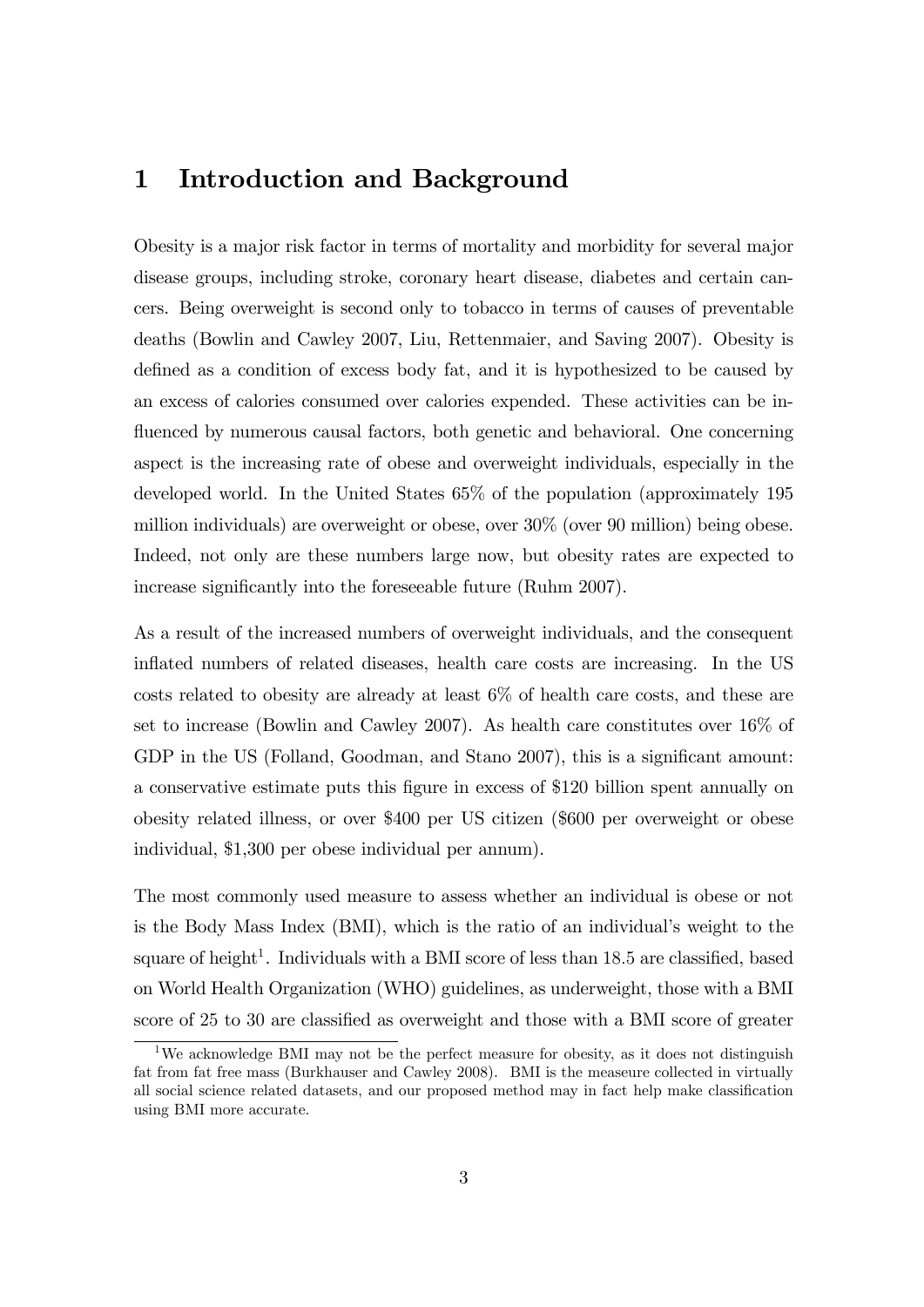than 30 are classified as obese. There may be large differences in health care costs by degree of obesity. For example, overall, a BMI of 35 to 40 has been associated with double the increase in health care expenditure above normal weight. Also, gender differences in how health care is used, and associated costs, change with obesity levels (Andreyeva, Sturm, and Ringel 2004). However, obesity is not just a public health problem, it is an economic phenomenon (see, for example, Philipson 2001, McCarthy 2004). The problem cannot solely be attributed to genetics. The dramatic change in obesity rates have occurred at a rate that cannot be explained by a corresponding change in the gene pool, over such a short period of time. Moreover, obesity is seen as potentially avoidable for certain individuals, behavioral adjustments, for example to diet and physical activity levels, can be made by individuals if perceived benefits exceed costs (Drewnowski 2004).

Given all this, it is important that categorization of those who are overweight and obese be as accurate as possible. This will allow effective targeting of scarce public health and health promotion resources. In this paper we address specific questions concerning observed levels of obesity, as implied by an individual's BMI level and the WHO guidelines. Ultimately we are interested in testing assumptions concerning the relevance of certain individuals' classification within an overweight or obese category, in terms of which groups in society can be most effectively targeted. There is little point targeting certain health promotion campaigns to those who are genetically (or inherently) obese, especially if these individuals BMI-category levels are unresponsive to lifestyle factors and potential policy tools. Other groups may be inappropriately classified as obese due to strict adherence to the WHO boundaries. For example, athletes and others with high levels of muscle mass and low levels of body fat, might be erroneously classified as being overweight or obese. These ranges might also be inappropriate for older individuals who have lost muscle mass, and consequently have a higher proportion of body fat (NIDDKD 2006).

Our starting point, is to model the observed BMI categories as defined by the WHO, using an ordered probit (OP) approach. However, following a substantial amount of literature in health economics (see, for example, Deb and Trivedi 2002, Bago D'Uva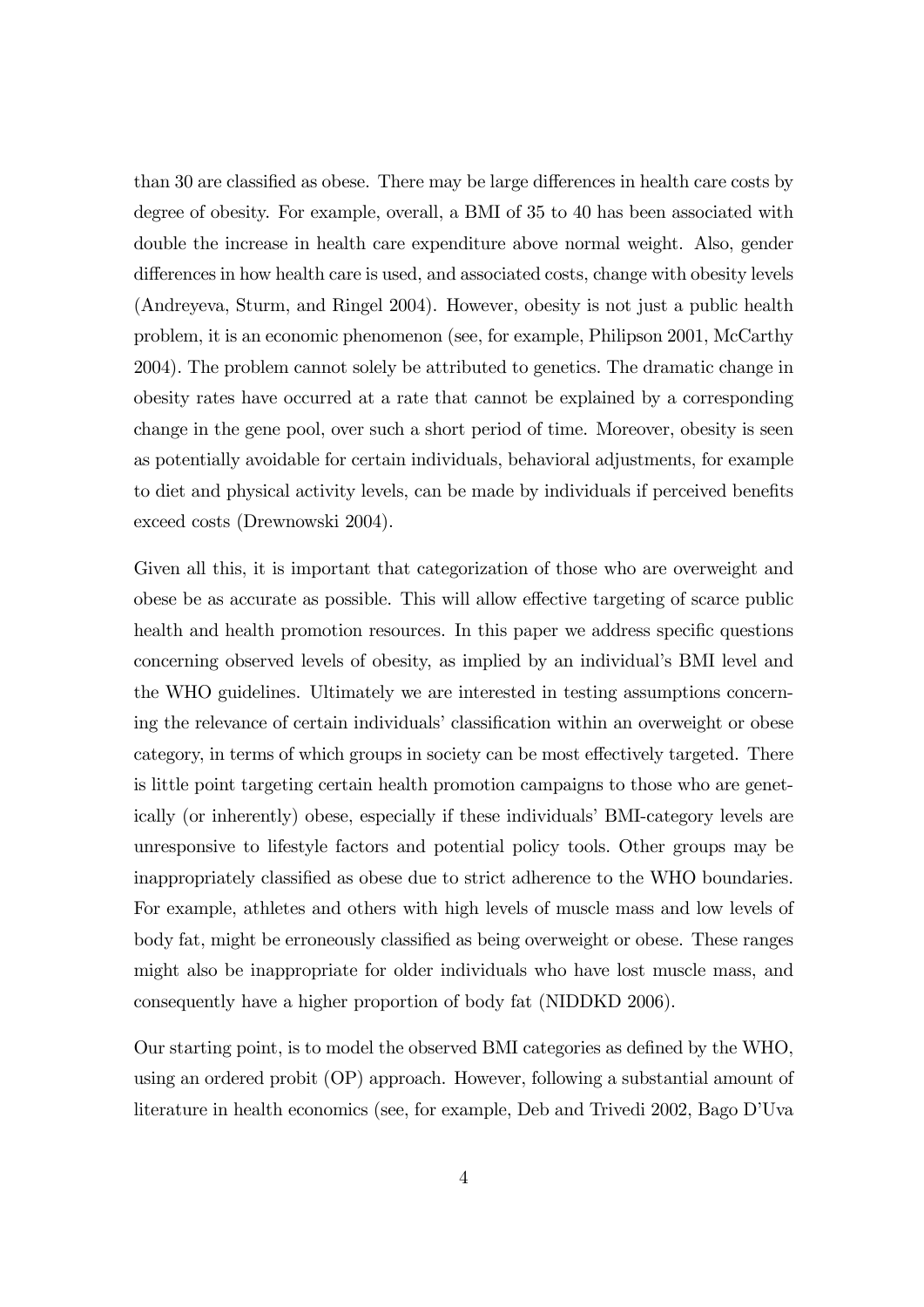2005b, Bago DíUva 2005a) we will also use a latent class approach to account for unobserved heterogeneity across individuals, and implicitly divide individuals into two classes: those inherently obese and those not. We extend the latent class approach by allowing the unobservables driving both class membership and observed BMI-class outcome to be correlated. This is likely a priori as these relate to the same individual. Finally, to allow for the fact that the widely accepted WHO boundaries may not be appropriate for certain individuals at the margin, we will allow for the boundary parameters inherent in the OP model to vary by observed individual characteristics.

Our analysis is conducted using 2005 National Health Interview Survey (NHIS) data from the US. Our results are split by gender, and we find that there are distinct differences between males and females in terms of factors which impact on obesity. Additionally we find that the WHO boundary classifications may indeed be inappropriate at the margin for certain groups of individuals.

## 2 Econometric Framework

We follow the existing literature in assuming that an individual's BMI is an *ordinal*, not a *cardinal*, representation of their weight-related health status (see, for example, Andreyeva, Michaud, and Van Soest 2005, Sanz-de Galdeano 2005). In other words, we will assume that there is not a one-to-one relationship between BMI levels and weight-related health status levels. We therefore translate observed BMI values into an ordinal scale. This approach enables us to preserve the underlying ordinal nature of the BMI index, while at the same time recognizing that individuals within a so-defined BMI-category are of an approximately equivalent weight-related health status level. The  $j = 0, \ldots, J$  categories are defined as: normal weight, overweight and obese<sup>2</sup>.

<sup>&</sup>lt;sup>2</sup>We remove the underweight (BMI  $\lt$  18.5) so an increase in j unambiguously represents a worsening of weight-related health status. Also, in policy terms we are concerned with those who are categorized inappropriately as overweight/obese: it is difficult to interpret who would be classified as "inappropriately underweight" in our sample. The underweight amounted to less than 2 per cent of the sample.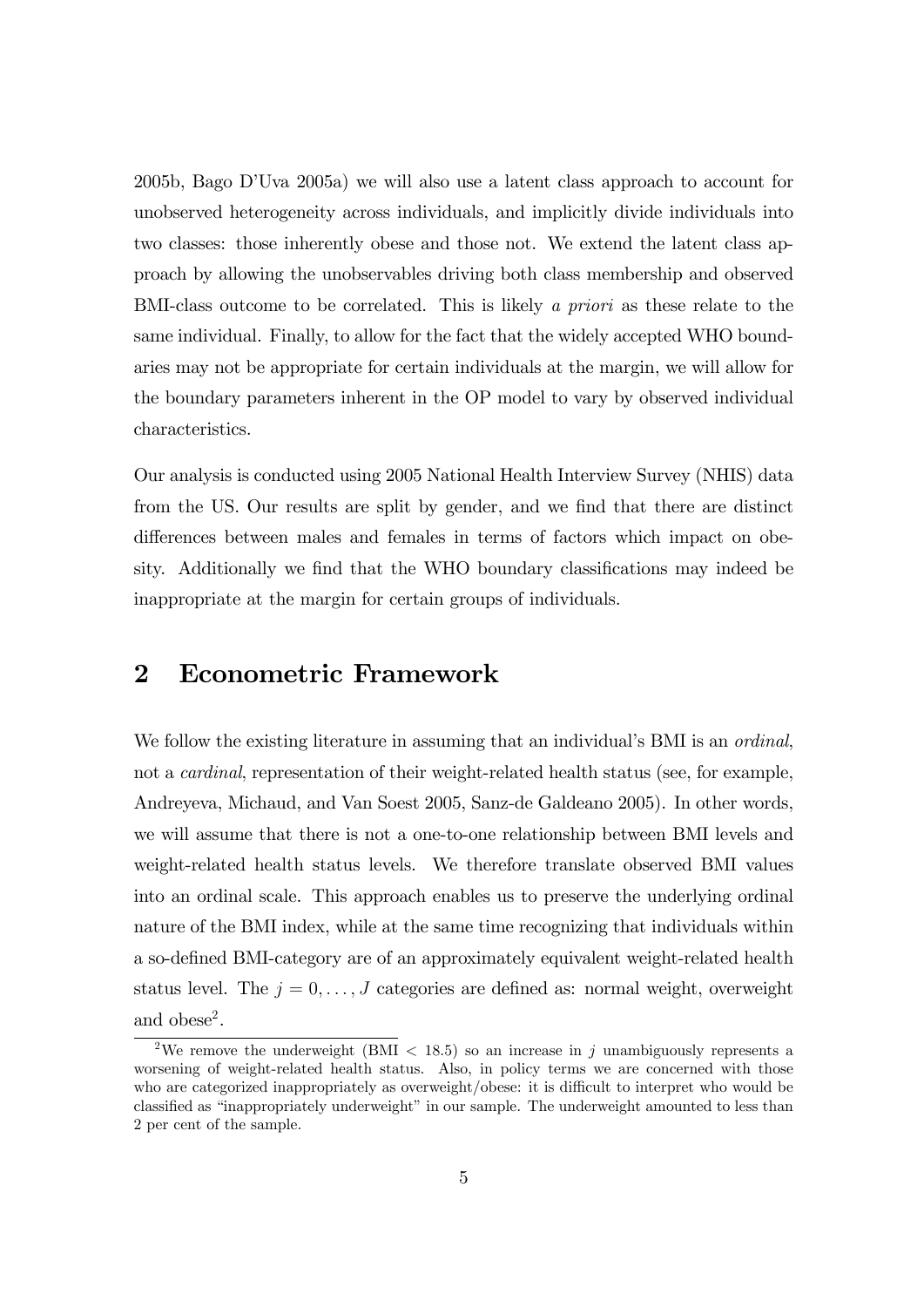The existing empirical literature on the socioeconomic determinants of obesity typically estimate discrete choice models to examine which factors, individual and/or behavioral, are correlated with obesity levels. Thus following Zavoina and McElvey (1975), (Zavoina and McElvey 1975) the usual way to model such discrete, ordered data would be to employ ordered probit, (or logit) models. This will form the benchmark model in our econometric analysis. The ordered probit (OP) model is usually justified on the basis of an underlying latent variable,  $y^*$  which is a linear (in unknown parameters,  $\gamma$ ) function of a vector of observed characteristics, z, and its relationship to certain boundary parameters,  $\mu$ . We can therefore write

$$
y^* = \mathbf{z}' \boldsymbol{\gamma} + u,\tag{1}
$$

which is related to the observed outcome  $y$ , here defined to be the BMI category  $(j = 0, \ldots, J)$  as

$$
y = \begin{cases} 0 & \text{if } y^* \le 0, \\ j & \text{if } \mu_{j-1} < y^* \le \mu_j, \text{ for } 0 < j < J \\ J & \text{if } \mu_{J-1} \le y^*, \end{cases} \tag{2}
$$

with, under the assumption of normality, associated probabilities (Maddala 1983) of

$$
\Pr(y) = \begin{cases}\n\Pr(y = 0|\mathbf{z}) &= \Phi(\mu_{j=0} - \mathbf{z}'\boldsymbol{\gamma}) \\
\Pr(y = j|\mathbf{z}) &= \Phi(\mu_j - \mathbf{z}'\boldsymbol{\gamma}) - \Phi(\mu_{j-1} - \mathbf{z}'\boldsymbol{\gamma}); \ \text{for } 0 < j < J \\
\Pr(y = J|\mathbf{z}) &= 1 - \Phi(\mu_{J-1} - \mathbf{z}'\boldsymbol{\gamma}),\n\end{cases}\n\tag{3}
$$

with the implicit assumption, maintained throughout, that  $\mu_{j=0} = 0$ .

Irrespective of which observed category an individual belongs to, the individual can be thought of belonging to one of two, or indeed more, classes. Some of these individuals will inherently, perhaps due to time-invariant, or "fixed", characteristics such as genetics, be a part of a particular observed BMI-category while others will be a part of the same observed category due to other factors, for example, lifestyle factors and behavioral choices. These two distinct sets of individuals are likely to have completely different reaction curves to various different policy measures and not taking this inherent decomposition into account could result in biased estimates.

Thus while the standard OP model forms the basis of our modeling strategy, we will also follow the growing literature on modeling health outcomes by utilizing a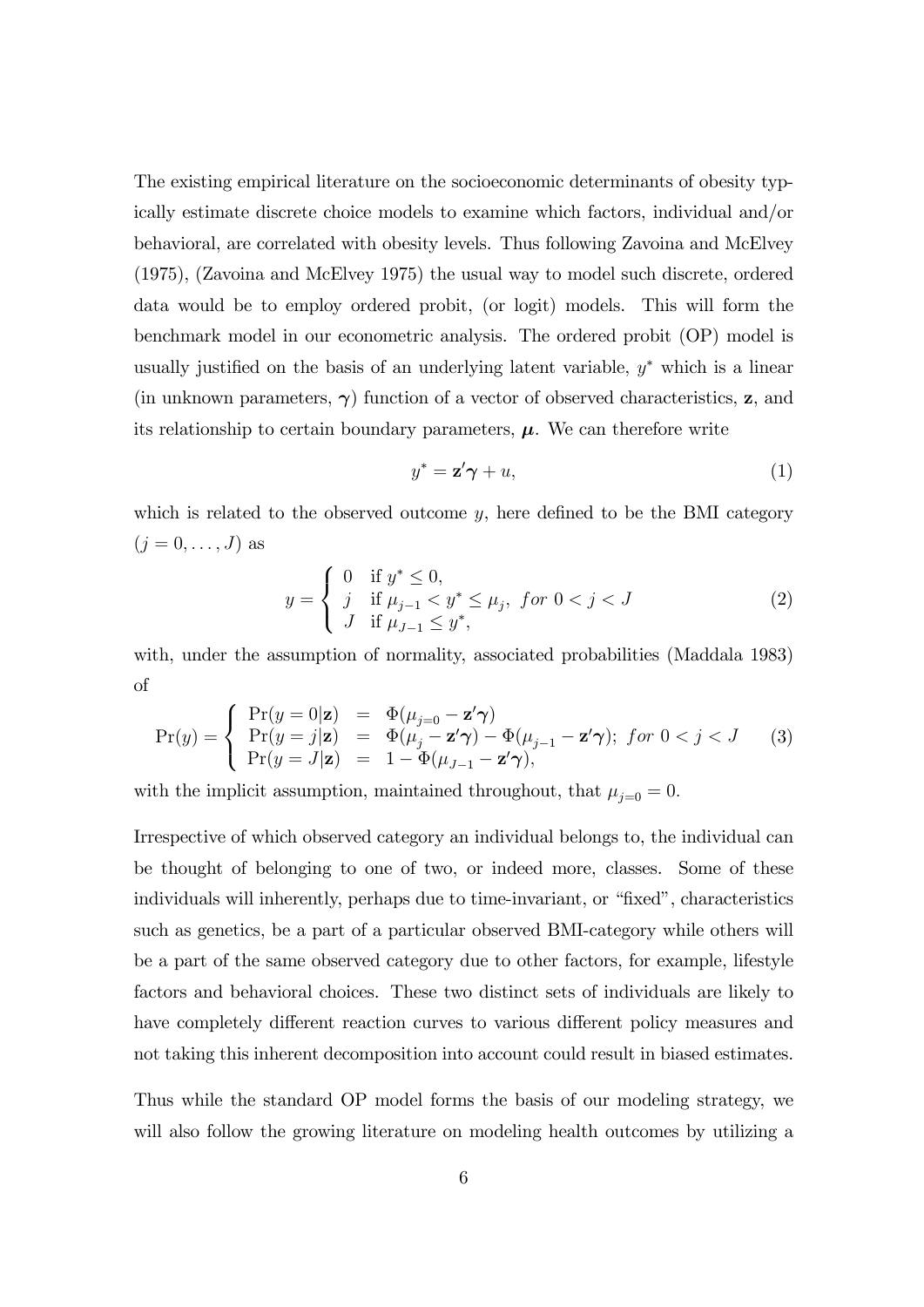latent class approach (see, for example, Deb and Trivedi  $2002$ , Bago D'Uva  $2005b$ , Bago D'Uva 2005a). We will restrict ourselves to the two class finite mixture model, for several reasons. Empirically, these tend to be the most favored models and any wider choice renders interpretation of the classes much more difficult. Also, the parametric models become very large and unwieldy with too many latent classes, and with a two class finite mixture model we can relatively easily take into account the likely correlation between the two implicit equations driving class membership and observed BMI-category outcomes. Moreover, the two classes could be conveniently interpreted as inherently obese (class 1), or inherently non-obese (class 0), with respect to a set of "fixed" characteristics (such as country of birth, ethnic origin and age).

Formally, we define a latent variable  $c^*$  which determines latent class membership. This is assumed to be a function of a vector of observed characteristics  $x$ , with unknown weights  $\beta$  and a random disturbance term  $\varepsilon$  such that

$$
c^* = \mathbf{x}'\boldsymbol{\beta} + \varepsilon. \tag{4}
$$

Under the usual assumption of normality, the probability of an individual belonging to class 1 (and one minus this for class 0) is given by

$$
Pr(c=1|\mathbf{x}) = Pr(c^* > 0|\mathbf{x}) = \Phi(\mathbf{x}'\boldsymbol{\beta}),
$$
\n(5)

where  $\Phi(.)$  is the cumulative distribution function  $(c.d.f.)$  of the univariate standard normal distribution.

Of course, neither  $c^*$ , nor indeed c, are observed. The latent class framework here states that conditional on being in class 0 or 1, outcomes are then determined by the relevant OP model (of equations of  $(1)$  and  $(2)$ ): that is, two different OP equations, one for each class. In this way observed characteristics can have differing marginal effects on the choice outcomes for the two different latent classes. For example, changing exercise levels may have different effects for those who are inherently obese as compared to those who are not.

The overall probability of a choice outcome  $(j = 0, \ldots, J)$  is simply the sum of those from the two respective latent classes. So, combining probabilities of the form (3)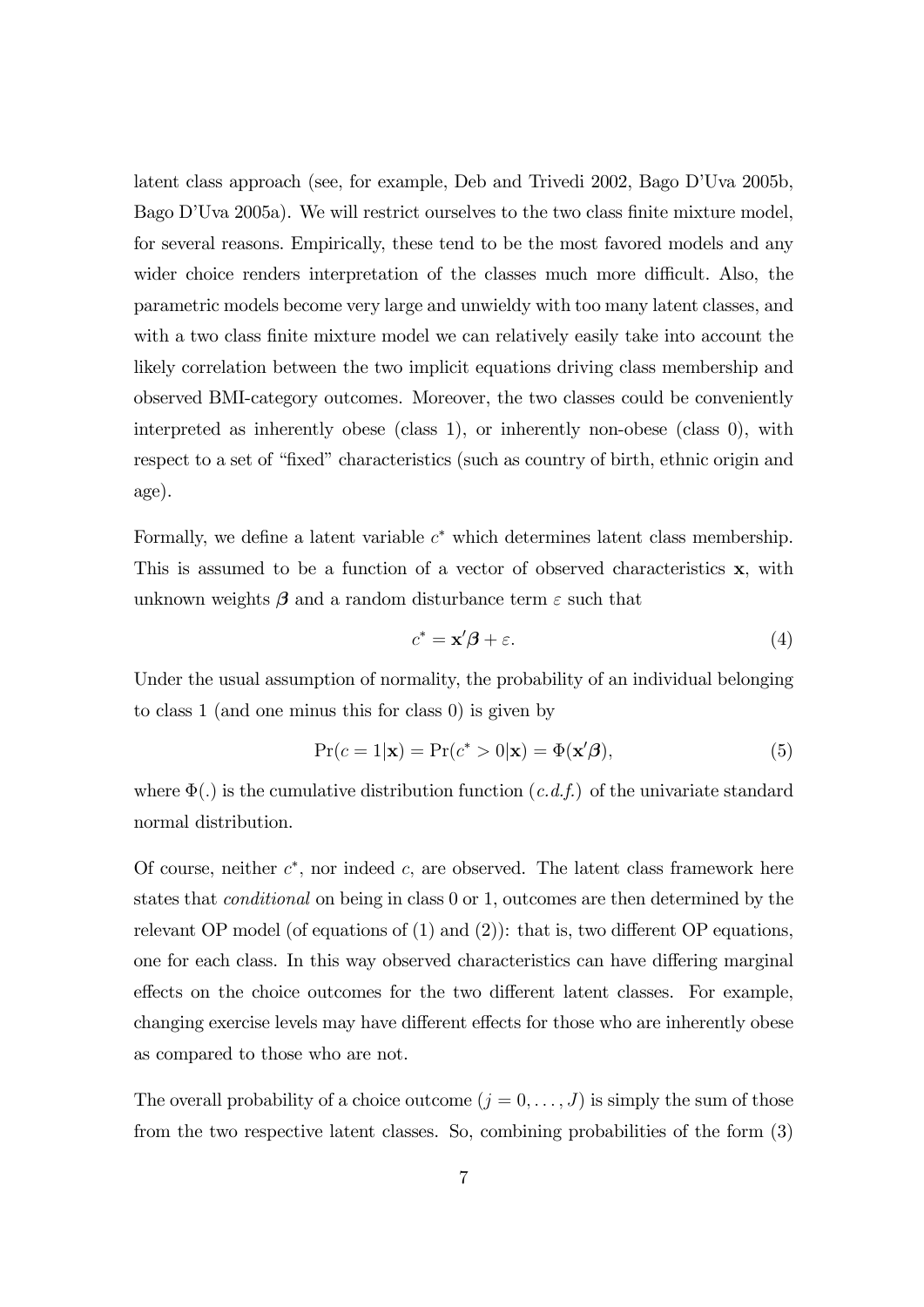and (5) yields final choice probabilities of the form

$$
\Pr(y=j|\mathbf{x}, \mathbf{z}) = \Pr(c=0|\mathbf{x}) \Pr(y=j|\mathbf{z}, c=0) \n+ \Pr(c=1|\mathbf{x}) \Pr(y=j|\mathbf{z}, c=1).
$$
\n(6)

So, for those belonging to class 0 we have

$$
P_{i|c} = \begin{cases} \Pr(y=0|\mathbf{z}, c=0) &= (1 - \Phi(\mathbf{x}'\boldsymbol{\beta}))[\Phi(-\mathbf{z}'\boldsymbol{\gamma}_0)] \\ \Pr(y=j|\mathbf{z}, c=0) &= (1 - \Phi(\mathbf{x}'\boldsymbol{\beta}))[\Phi(\mu_{0,j} - \mathbf{z}'\boldsymbol{\gamma}_0) - \Phi(\mu_{0,j-1} - \mathbf{z}'\boldsymbol{\gamma}_0)] \\ (0 < j < J) \\ \Pr(y=J|\mathbf{z}, c=0) &= (1 - \Phi(\mathbf{x}'\boldsymbol{\beta}))[1 - \Phi(\mu_{0,J-1} - \mathbf{z}'\boldsymbol{\gamma}_0)], \end{cases} \tag{7}
$$

and similarly for those belonging to class 1 we have

$$
P_{i|c} = \begin{cases} \Pr(y=0|\mathbf{z}, c=1) &= \Phi(\mathbf{x}'\boldsymbol{\beta})[\Phi(-\mathbf{z}'\boldsymbol{\gamma}_1)] \\ \Pr(y=j|\mathbf{z}, c=1) &= \Phi(\mathbf{x}'\boldsymbol{\beta})[\Phi(\mu_{1,j} - \mathbf{z}'\boldsymbol{\gamma}_1) - \Phi(\mu_{1,j-1} - \mathbf{z}'\boldsymbol{\gamma}_1)] \\ (0 < j < J) \\ \Pr(y=J|\mathbf{z}, c=1) &= \Phi(\mathbf{x}'\boldsymbol{\beta})[1 - \Phi(\mu_{1,J-1} - \mathbf{z}'\boldsymbol{\gamma}_1)]. \end{cases} \tag{8}
$$

However, independence of the unobservables in equations (4) and (1) (that is,  $\varepsilon$  and u) appears, a priori, to be an untenable assumption, as these relate to the same individuals. Thus one might expect that the unobservables driving class membership will be positively correlated with those driving observed BMI category for an inherently obese class; and vice versa for those in an inherently non-obese class: all other things equal, the more likely an individual is to be in the non-obese class, the lighter they will be (and again, *vice versa*). In light of this, we allow  $\varepsilon$  and  $u$  to be correlated, with respective correlation coefficients  $\rho_0$  and  $\rho_0$ .

So here, the respective probabilities are no longer independent, but a function of bivariate normal c.d.f.s, for which accurate approximations exist. Therefore, for membership in class 1  $(c = 1)$ , the choice probabilities can be written as

$$
\Pr(y=j|c=1) = \begin{cases}\n\Pr(y=0|c,\mathbf{z}) = \Phi_2(\mathbf{x}'\boldsymbol{\beta}, -\mathbf{z}'\boldsymbol{\gamma}_1; -\rho_1) \\
\Pr(y=j|c,\mathbf{z}) = \Phi_2(\mathbf{x}'\boldsymbol{\beta}, \mu_{1,j} - \mathbf{z}'\boldsymbol{\gamma}_1; -\rho_1) \\
-\Phi_2(\mathbf{x}'\boldsymbol{\beta}, \mu_{1,j-1} - \mathbf{z}'\boldsymbol{\gamma}_1; -\rho_1) \\
(0 < j < J) \\
\Pr(y=J|c,\mathbf{z}) = \Phi_2(\mathbf{x}'\boldsymbol{\beta}, \mathbf{z}'\boldsymbol{\gamma}_1 - \mu_{1,J-2}; \rho_1)\n\end{cases}
$$
\n(9)

where  $\Phi_2(a, b; \rho)$  denotes the cumulative distribution function of the standardized bivariate normal distribution with correlation coefficient  $\rho$  between the univariate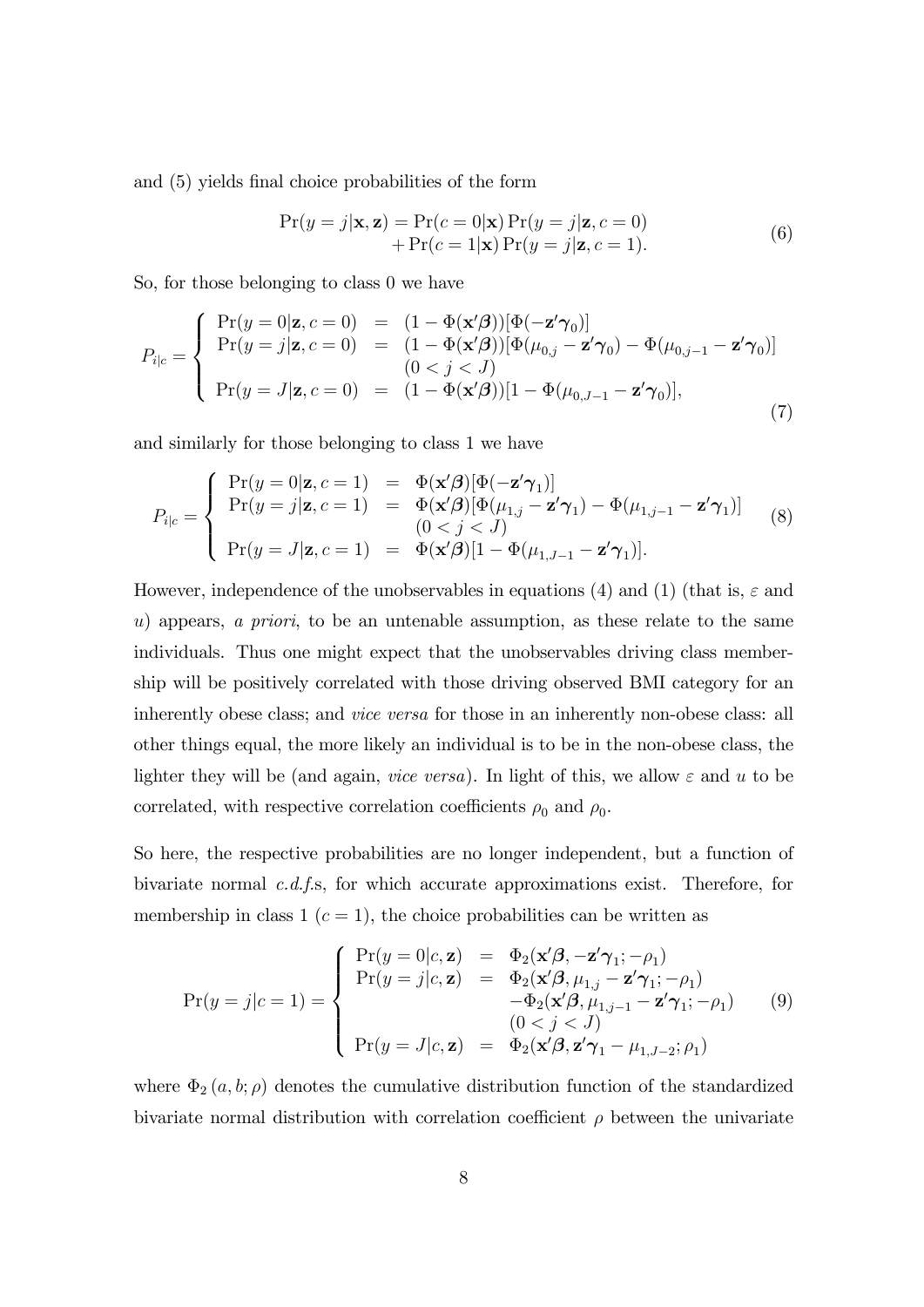random elements, while those for class 0 are

$$
\Pr(y=j|c=0) = \begin{cases}\n\Pr(y=0|c, \mathbf{z}) = \Phi_2(-\mathbf{x}'\boldsymbol{\beta}, -\mathbf{z}'\boldsymbol{\gamma}_0; \rho_0) \\
\Pr(y=j|c, \mathbf{z}) = \Phi_2(-\mathbf{x}'\boldsymbol{\beta}, \mu_{0,j} - \mathbf{z}'\boldsymbol{\gamma}_0; \rho_0) \\
-\Phi_2(-\mathbf{x}'\boldsymbol{\beta}, \mu_{0,j-1} - \mathbf{z}'\boldsymbol{\gamma}_0; \rho_0) \\
(0 < j < J) \\
\Pr(y=J|c, \mathbf{z}) = \Phi_2(-\mathbf{x}'\boldsymbol{\beta}, \mathbf{z}'\boldsymbol{\gamma}_0 - \mu_{0,J-2}; -\rho_0).\n\end{cases}
$$
(10)

The log likelihood function, for a random sample of  $i = 1, \ldots, N$  individuals, can be written as

$$
\ell(\Theta) = \sum_{i=1}^{N} \sum_{j=0}^{J} h_{ij} \ln \left[ \Pr\left(y_i = j \mid \mathbf{x}_i, \mathbf{z}_i\right) \right] = \sum_{i=1}^{N} \sum_{j=0}^{J} h_{ij} \ln \left[ \sum_{c=0}^{C=1} P_{ij|c} \right] \tag{11}
$$

where the indicator function  $h_{ij}$  is

$$
h_{ij} = \begin{cases} 1 \text{ if individual } i \text{ chooses outcome } j \\ 0 \text{ otherwise.} \end{cases} \quad (i = 1, ..., N; \ j = 0, 1, ..., J). \tag{12}
$$

and where  $P_{ij|c}$  are the choice probabilities of individual i being in choice outcome  $j = 0, \ldots, J$  conditional on class membership c.

Conditional (on x and z) Maximum Likelihood estimation involves maximization of equation (11) with  $\Theta = (\beta', \gamma'_c, \mu'_c, \rho'_c)'$ , with  $\rho'_c = (\rho_0, \rho_1)$ . Wald tests of  $\rho_c = 0$  are tests of independence of the two respective error terms.

Finally, attention is turned to the boundaries defining weight categories, which are those set by the WHO. It is possible that strong adherence to these may be too strict an approach in terms of defining obesity. For example, athletes may have relatively high BMI levels due to high percentages of muscle mass, rather than fat. Using such strictly defined WHO definitions may consequently "push" individuals into inappropriate categories. Moreover, as the use of cut-off points is important in terms of which set of individuals are targeted and how resources are used, how to treat the cut-off points is very important. Other variables, in addition to proxies for muscle mass levels, may combine to adjust the boundary parameters to more appropriate levels for different individuals. Furthermore, it appears appropriate to allow some flexibility at the margin of these boundary parameters: if an individual slips from being at the bottom end of the BMI obese category into the top end of the BMI overweight category, is this really in improvement in their health status?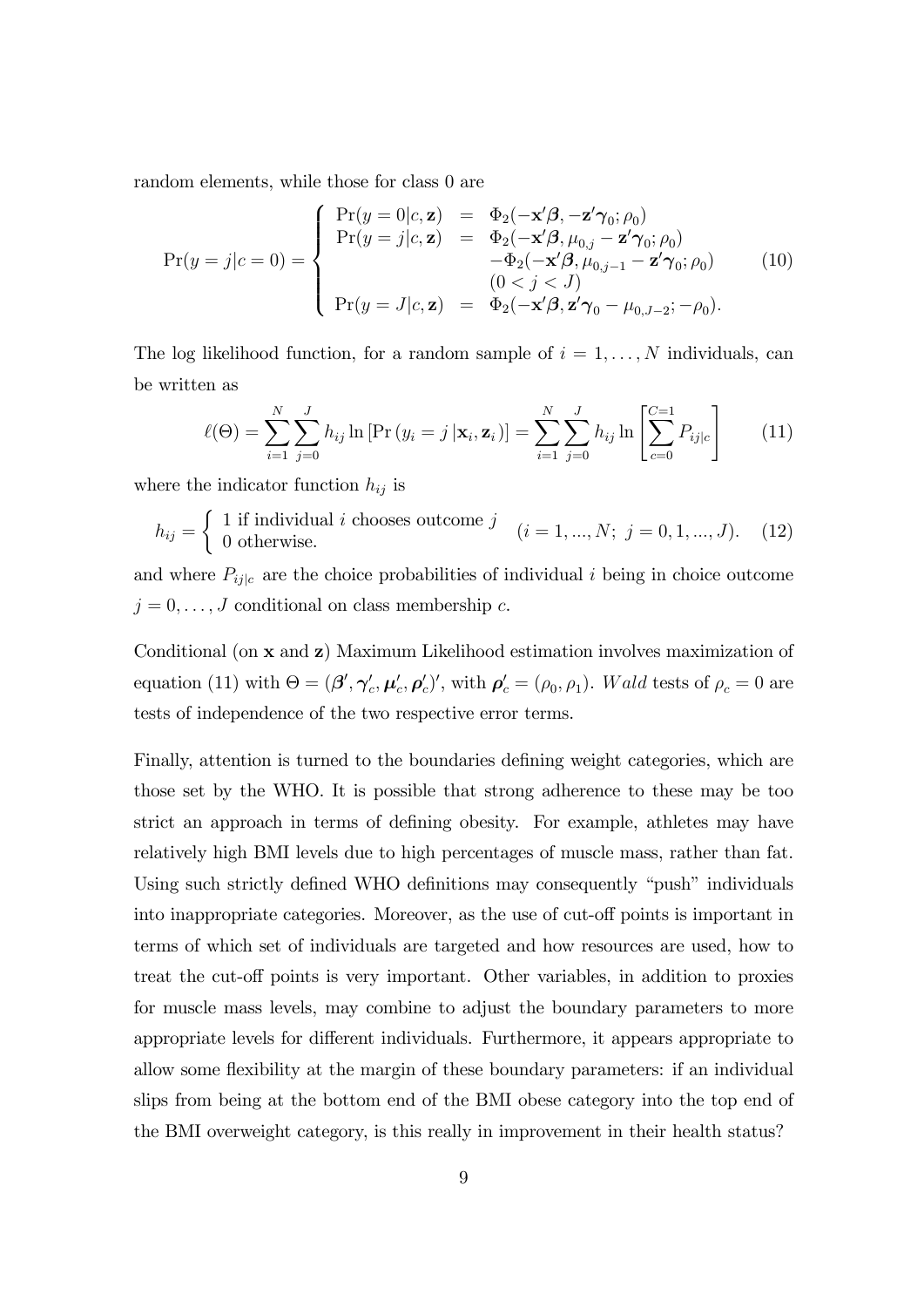To test these hypotheses, we consider Generalized Ordered Probit models (Pudney and Shields 2000), where the boundary parameters are functions of observed personal characteristics. However, to avoid indeterminacy with regard to common variables, here and elsewhere in the model, we adopt the parametrization that

$$
\mu_{cij} = \exp\left(\theta_{cj} + \mathbf{w}_i^{\prime} \boldsymbol{\delta}_c\right),\tag{13}
$$

where the  $w_i$  are variables thought to affect the position of the boundary parameters, excluding a constant term, with unknown weights  $\delta_c$ . These weights are constant across boundaries and  $\theta_{cj}$  is a constant term for each boundary parameter, but one which varies across classes. That is, conditional on class, each  $\mu$  has a different constant term, but the same coefficient vector, and the model reverts to the more standard setting if  $\delta_c = 0$ . For estimation purposes, the  $\mu$ 's of equation (9) are replaced by those of (13) in equation (11) and  $\Theta$  becomes  $\Theta = (\beta', \gamma'_c, \rho'_c, \theta', \delta'_c)'$ . The exponential function is not only convenient, in that it necessarily yields  $\mu_{cij}$  >  $0 \forall c, i, j$ , but also helps in identification of  $\delta_c$ .<sup>3</sup>

## 3 Data and Variable Selection

We use US data from the National Health Interview Survey (NHIS) for 2005, an annual representative cross sectional survey. The NHIS is conducted annually by the National Center for Health Statistics (NCHS) and the Center for Disease Control and Prevention (CDC). The NHIS administers face-to-face interviews in a nationally representative sample of households. Each week a probability sample of the civilian non-institutionalized population of the US is interviewed by personnel of the US Bureau of the Census. Information is obtained about the health and other characteristics of each member of the household. Our final estimating sample consists of 15,259 females and 12,601 males. We split the sample, and subsequent estimations, by gender: initial modeling on a pooled sample showed distinct, and interesting, differences across the sexes and it was clear that analysis using this pooled sample was

 $3$ For example, such an approach is often adopted in parameterizing heteroskedastic variances.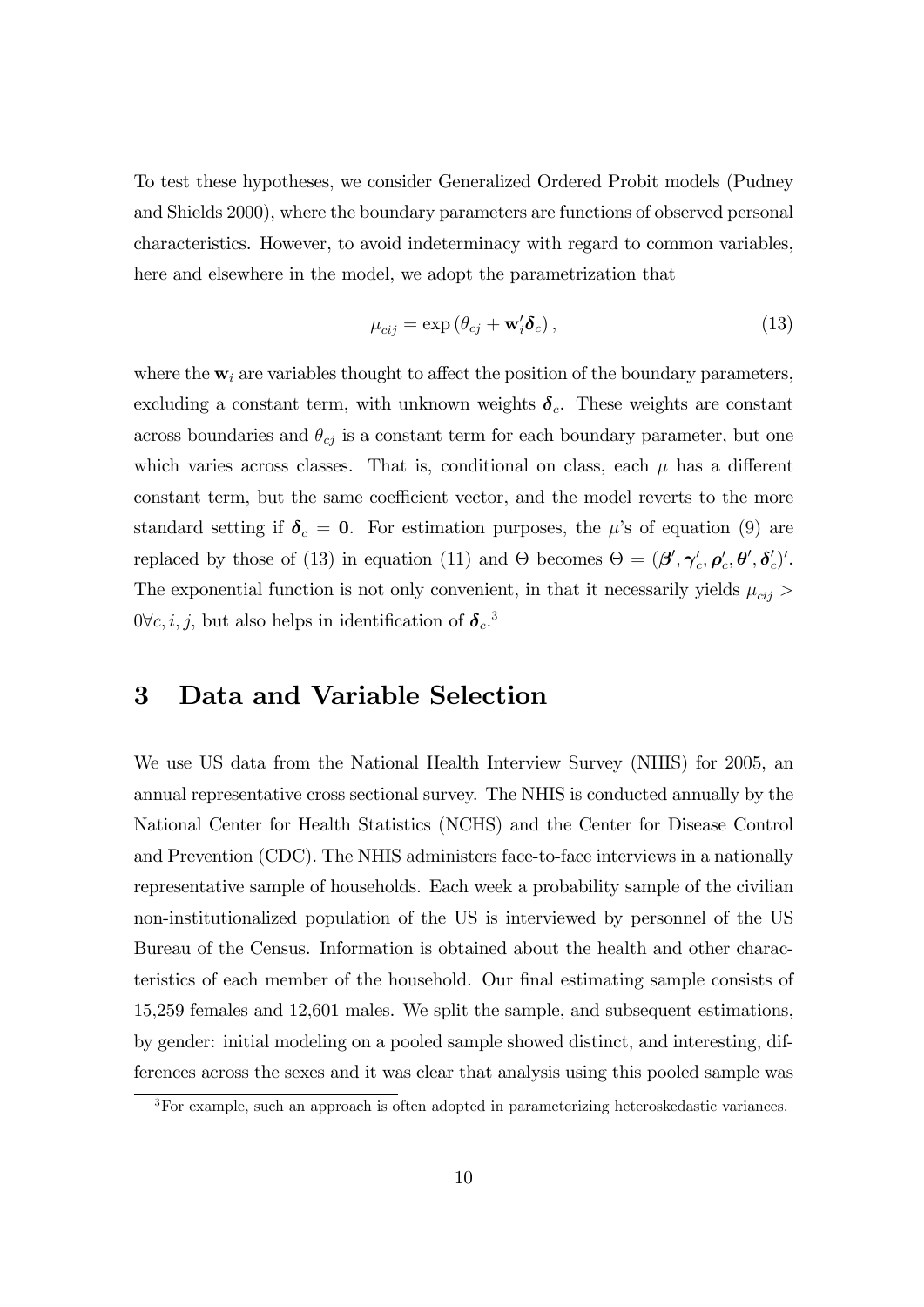hiding potentially important, policy relevant, information<sup>4</sup>. Descriptive statistics, split by gender, are presented in Table 1.

As Table 1 shows, 31% of males and 44% of females are of normal weight (BMI  $\in (18.5, 25)$ , 44% of men and 30% of women are overweight (BMI  $\in (25, 30)$ ) and  $25\%$  of men and  $26\%$  of women are obese (BMI  $> 30$ ). Women in the sample are marginally older (average age of 47 compared to 46 years for males) and are more likely to be born in the US. On the other hand, they are less likely: to be married; to have parents born overseas; to exercise; to exercise vigorously; and to undertake strength or weight training exercise. Men and women have similar levels of educational attainment<sup>5</sup>, and home ownership rates, but men are richer compared to women<sup>6</sup>.

Our final, and most flexible, specification consists of three distinct stages: first x, a "selection" (or "splitting") stage, which divides individuals into the two latent classes; second z, conditional on class membership, estimation of two distinct OP models; and finally w, allowing the boundary parameters in these OP equations to vary at the margin. In estimation, all Öve distinct equations (one splitting equation, two OP equations - one for each class - and two boundary equations - one for each class) are estimated simultaneously; they are however, all a function of differing sets of explanatory variables. These are detailed below. As stated above, we estimate separate regressions for males and females.

<sup>&</sup>lt;sup>4</sup>The literature also suggests clear differences across genders with regard to obesity (see, for example, Muennig, Lubetkin, Haomiao, and Franks 2006).

<sup>&</sup>lt;sup>5</sup>Education levels range from  $0-21$ , 1 is  $1^{st}$  grade, 21 is Ph.D; the "average" man and woman are high school graduates.

 $6$ The NHIS use five different methods for income imputation and we make use of their method 1. The technical details of the imputation methods are available in the NHIS technical documentation (Schenkera, Raghunathanb, Chiua, M., Zhangb, and Cohen 2006). We use 11 standard bands ranging from \$1-4,999, proceeding in \$5,000 intervals up to \$24,999, then \$10,000 intervals to  $$74,999$ , and finally  $$75,000$  and above. Given this, females are in band 6 on average ( $$25,000$ -34,999) and males in band 7 (\$35,000-44,999).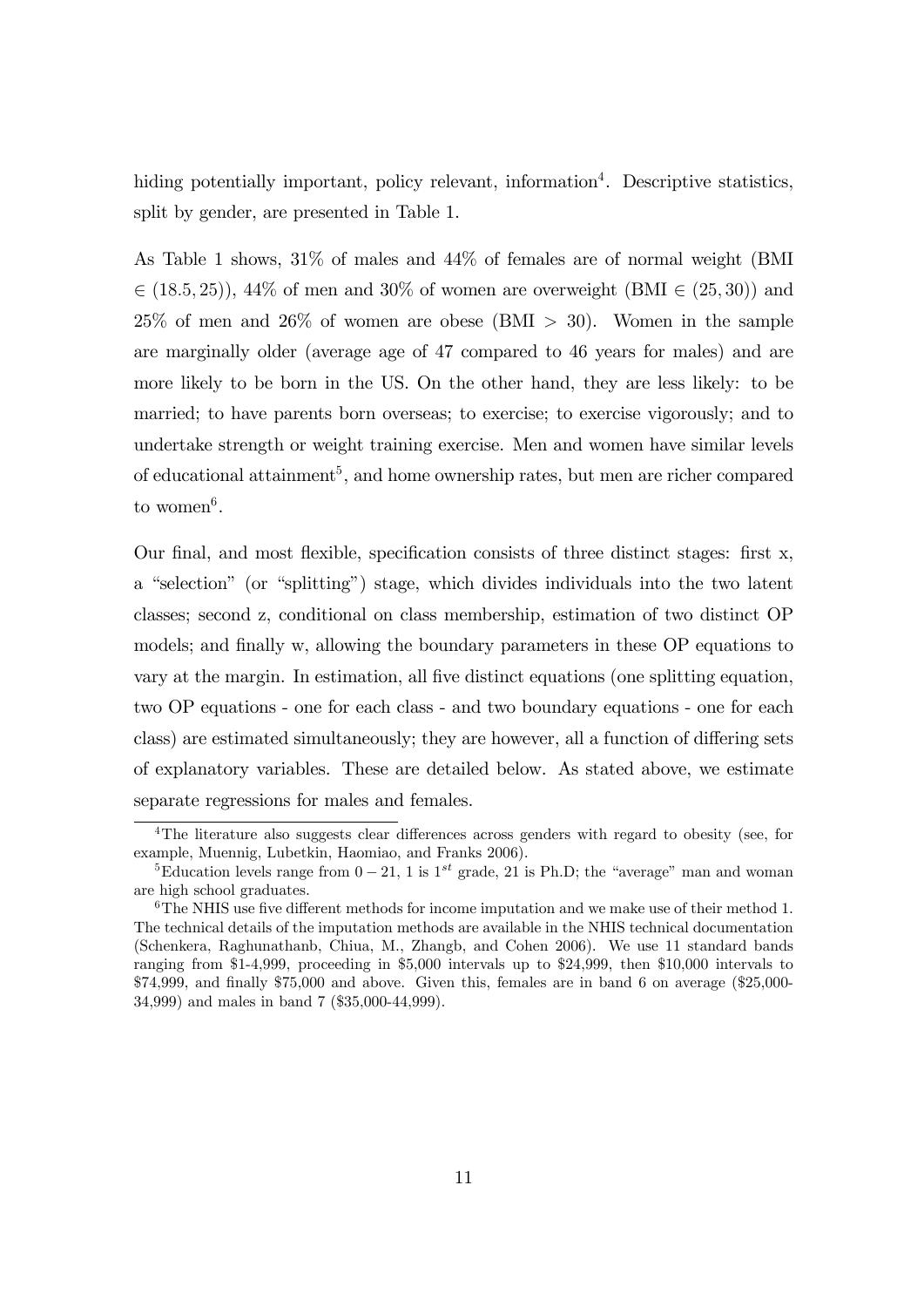#### 3.1 Variables in the Splitting Equation  $(x)$

The variables required here are akin to proxies for an individual's "fixed effect": they are constant over time, cannot be affected by the individual and reflect an individual's propensity to be inherently obese or not. The proxies used are: whether the individual was born in the US or not (BORN\_US); whether a parent was born overseas or not (MF\_OS); whether the respondent was white (WHITE) or black  $(BLACK)$  - the omitted category was "other"; and three broad time cohort dummies (COHORT1 and COHORT2), which were defined by the respondent's age, and respectively, corresponded to  $25-49$  and  $50+$  (the omitted category was under 25). There are no data regarding parents' weight levels, a potentially good predictor of an individualís predisposition to be inherently obese or not (Von Kries, Toschke, Koletzko, and Slikker 2002, Reilly, Armstrong, Dorosty, Emmett, Ness, Rogers, Steer, and Sherriff 2005). However, to the extent that this, and any other unobserved influences, will be captured by error terms, such effects will be implicitly subsumed into the estimated error correlation coefficients between the class membership and observed BMI-category outcome equations.

#### 3.2 Variables in the OP Equations (z)

Although we estimate two implicit OP equations, by latent class, and the same variables are included as explanatory variables in both, they have potentially differing effects across class. Here we include time-varying variables which potentially represent lifestyle choices of the individual. We include a quadratic in age - scaled by  $10$  (AGE10 and AGESQ10) to capture the non-linear effects of age on individuals<sup>7</sup> weight ranges. We also consider an individual's income and wealth levels. Explicitly, we have an indictor for whether the individual owns their own home (OWN); and a quadratic in income (INC and INCSQR). This latter effect is somewhat ambiguous a priori. Very low income families may exhibit lower BMI ranges due to low food and caloric intakes; although there may also be a tendency for these families to focus food expenditures on higher calorie dense foods.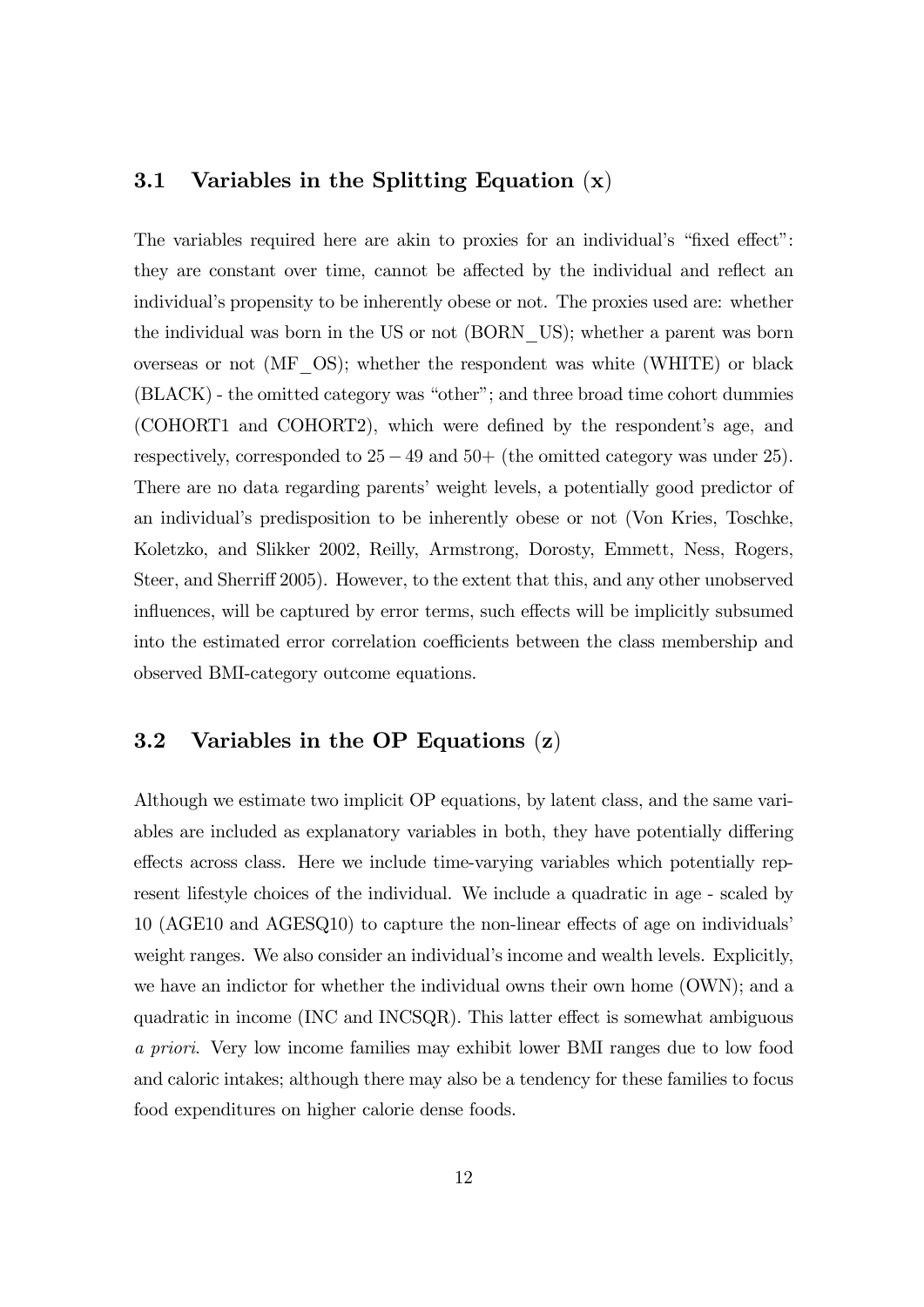Education levels (EDU) are included as it is hypothesized that more educated individuals will be more aware of the health risks involved with rising BMI levels. There may be a "comfort" marriage factor (Sobal, Rauschenbach, and Frongillo 2003). To capture this, we include a dummy variable (MARRY). Although we have no nutrition intake information pertaining to the individual, the survey does include information on another obvious lifestyle choice with regard to BMI levels, the duration of exercise undertaken. We include a dummy variable for participation in any moderate exercise (EXERCISE); and also an intensity measure (VIGOROUS) which is a count of the number of times the individual undertakes vigorous activity in a week.

#### 3.3 Variables in the OP Boundary Equations  $(w)$

Our hypothesis here is that the WHO boundaries may be inappropriate for particular sub-groups of the population, and that it may be preferable to allow these boundaries to shift at the margin for certain groups. An obvious such group here, as mentioned above, are weight/strength trainers and athletes, who may have high BMI values due to high percentages of relatively heavy muscle mass as compared to body fat. The NHIS is ideal in this respect as the variable W\_FREQ represents the number of times that the respondent weight/strength trains per week. Another candidate could be pregnancy: for obvious reasons, pregnant women might be incorrectly classified using a BMI-category. Although this information is available in the NHIS, the effective sample sizes were too small, and the length of pregnancy term was unknown.

We also tested the boundaries for one further group - after a certain age muscle mass begins to waste away, and so those over a certain age may have a higher proportion of body fat, leading to them having a lower BMI, but in fact they are not more healthy. We tested various age categories, and report the variable representing potentially retired individuals, *i.e.*, those aged 62 or above<sup>7</sup>.

 $7$ This reflects the age at which an individual can begin to collect a portion of social security retirement benefits in the US. Moreover, the results were essentially invariant to the choice of discontinuity at age 62, 65 or 70.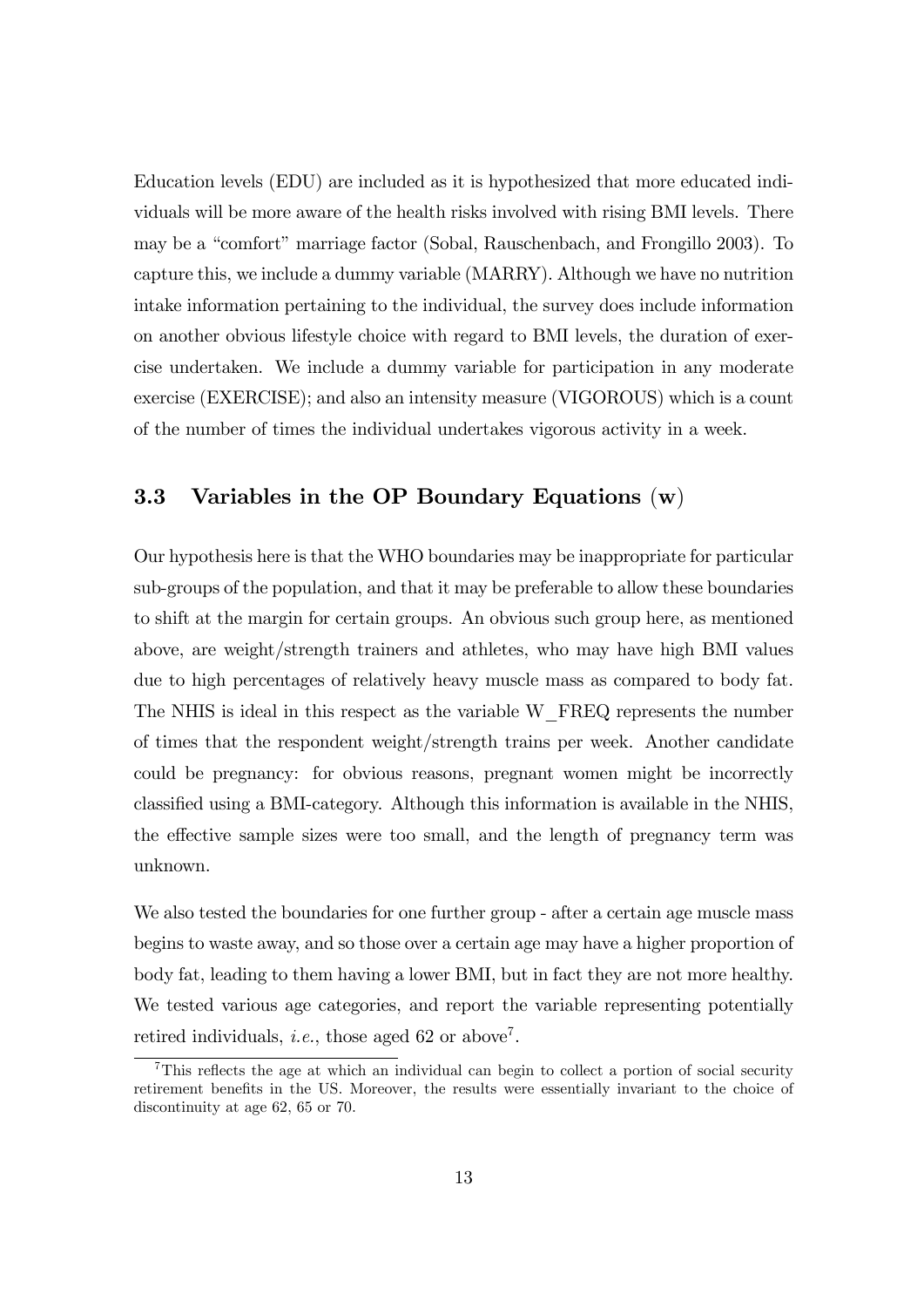#### 4 Results

The various regression results are presented in Tables 2 and 3 for the sample of males and females, respectively. The three stages above (corresponding to the x, z and w covariates) are reported, and within each of these, five sets of results (Models  $1 - 5$ ) are presented for comparison purposes. Model 1 presents the standard OP regression results where we account for neither the latent classes (no splitting parameters are estimated), nor do we allow the boundary parameters to depend on individual characteristics. Model 2 is the latent class OP (LCOP), which accounts for the latent classes (splitting parameters are estimated) but does not allow the unobservables in the two equations ( $\varepsilon$  and  $u$ ) to be correlated, *i.e.*,  $\rho_c = 0$ ;  $c = 0, 1$ . Additionally we do not allow the boundary parameters to depend on individual characteristics. Model 3 is the latent class generalized ordered probit (LCGOP) model where we allow the boundary parameters to depend on individual characteristics, but do not allow the unobservables in the two equations ( $\varepsilon$  and  $u$ ) to be correlated:  $\rho_c = 0$ ;  $c = 0, 1$ . Model 4 is the latent class correlated ordered probit (LCCOP) model where we allow for cross equation correlation  $(i.e.,$  allow for the possibility that  $\rho_c \neq 0; c = 0, 1$  but we do not allow the boundary parameters to depend on individual characteristics. Finally Model 5 is the complete model (latent class correlated generalized ordered probit model - LCCGOP): here we allow for cross equation correlation and also allow the boundary parameters to depend on individual characteristics. Our discussion here will focus on the results corresponding to Model 5 (LCCGOP). This is the favoured model both statistically and on a priori grounds.

As with all discrete choice models, the parameter values themselves, with respect to the covariates, are somewhat meaningless. Therefore, full marginal effects and their associated standard errors, corresponding to the specifications of Model 5 are presented in Table 5. It is important to note that for the results presented in Tables 2 and 3 the set of explanatory variables in the three equations (4), (1) and (13) are mutually exclusive according to our priors. The model results are robust under the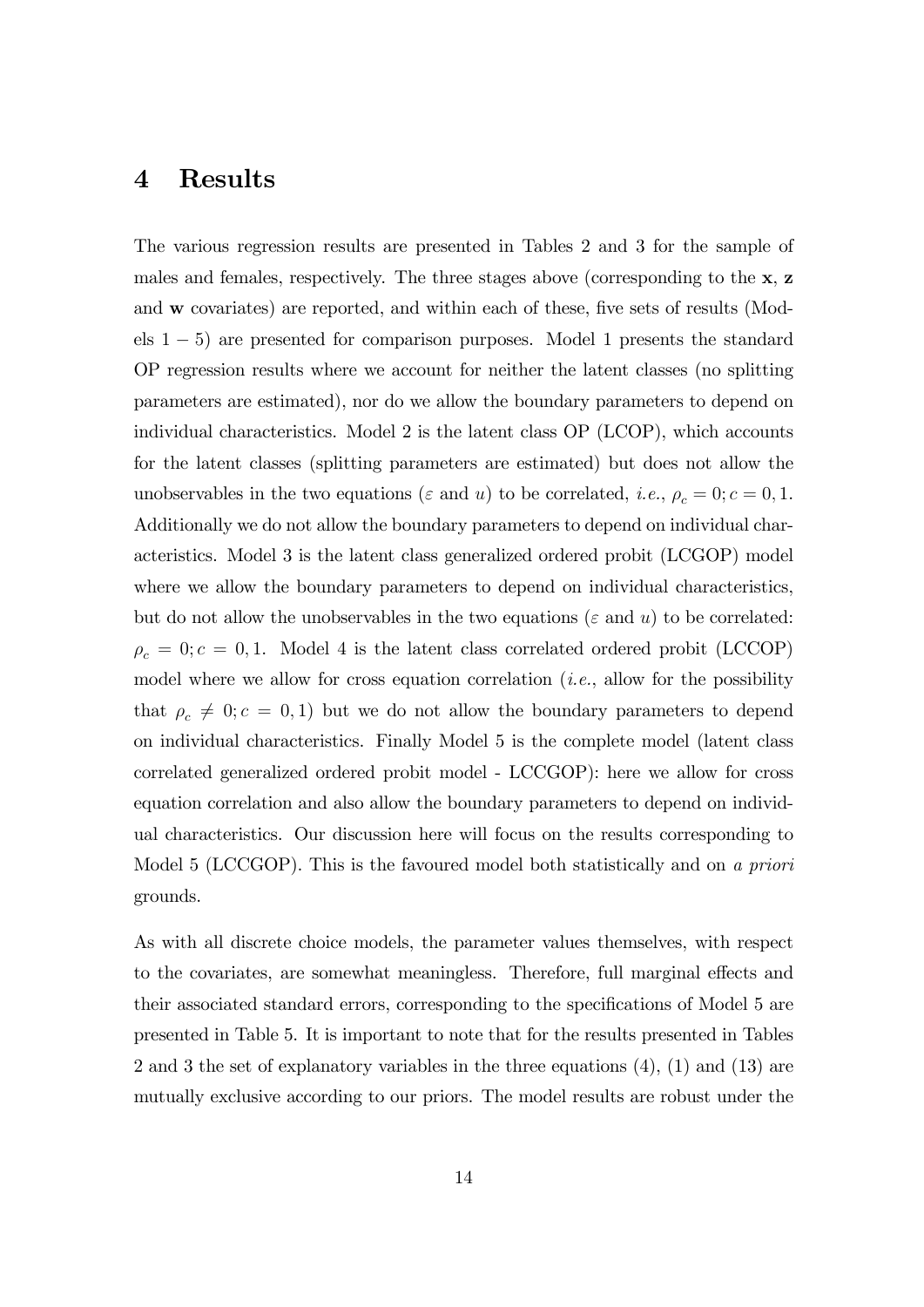various specifications<sup>8</sup>.

In this bivariate model, it is not possible to compute the posterior class probabilities independently from the choice probabilities. It is in this way that the classes are usually labelled. However, it is possible to compute (post-estimation), for each individual, the probabilities of them being in each BMI-category by class, using the expressions in equations (9) and (10). Averaging these over individuals yields the average outcome probabilities presented in Table 4. From these it is clear that for class 0 the probabilities are skewed away from being in the BMI obese category (probabilities of being obese are 0.046 for men and 0.069 for women in class 0, compared to 0.312 and 0.412 to be in the BMI normal weight category). Conversely, average probabilities in class 1 are skewed towards being in the BMI obese category (average outcome probabilities 0.200 and 0.194 to be in the BMI obese category for men and women, compared to 0.003 and 0.028 to be in the BMI normal weight category for those in class 1). In light of this, we will refer to class 0 as "inherently non-obese", and class 1 as "inherently obese" (in BMI classification terms).

As can be seen in stage 1 (the  $x$ -variables and the splitting function parameters in Tables 2 and 3), the latent class equation determining class membership *i.e.* whether inherently non-obese (class  $0$ ), or obese (class 1), is affected by: being born in the US; mother or father being born overseas for females; year of birth cohort (CO- $HORT1$  and  $COHORT2$ ; and ethnicity (although interestingly the coefficient on BLACK is negative for males, and positive for females). These are generally consistently significant across all models for both males and females. These variables dictate the latent classes  $-$  they are largely speaking genetic or pre-determined: an individual cannot change these variables of origin. The varying levels of significance are generally, as expected a priori. In terms of defining class membership, a positive coefficient means that this attribute makes the individual more likely to be in class 1 (inherently obese) and *vice versa*. For example, the two cohort variables are significant and positive for both genders, relative to the omitted variable (chronologically the first time period cohort), suggesting that individuals have become more inher-

<sup>&</sup>lt;sup>8</sup>Results available from the authors on request.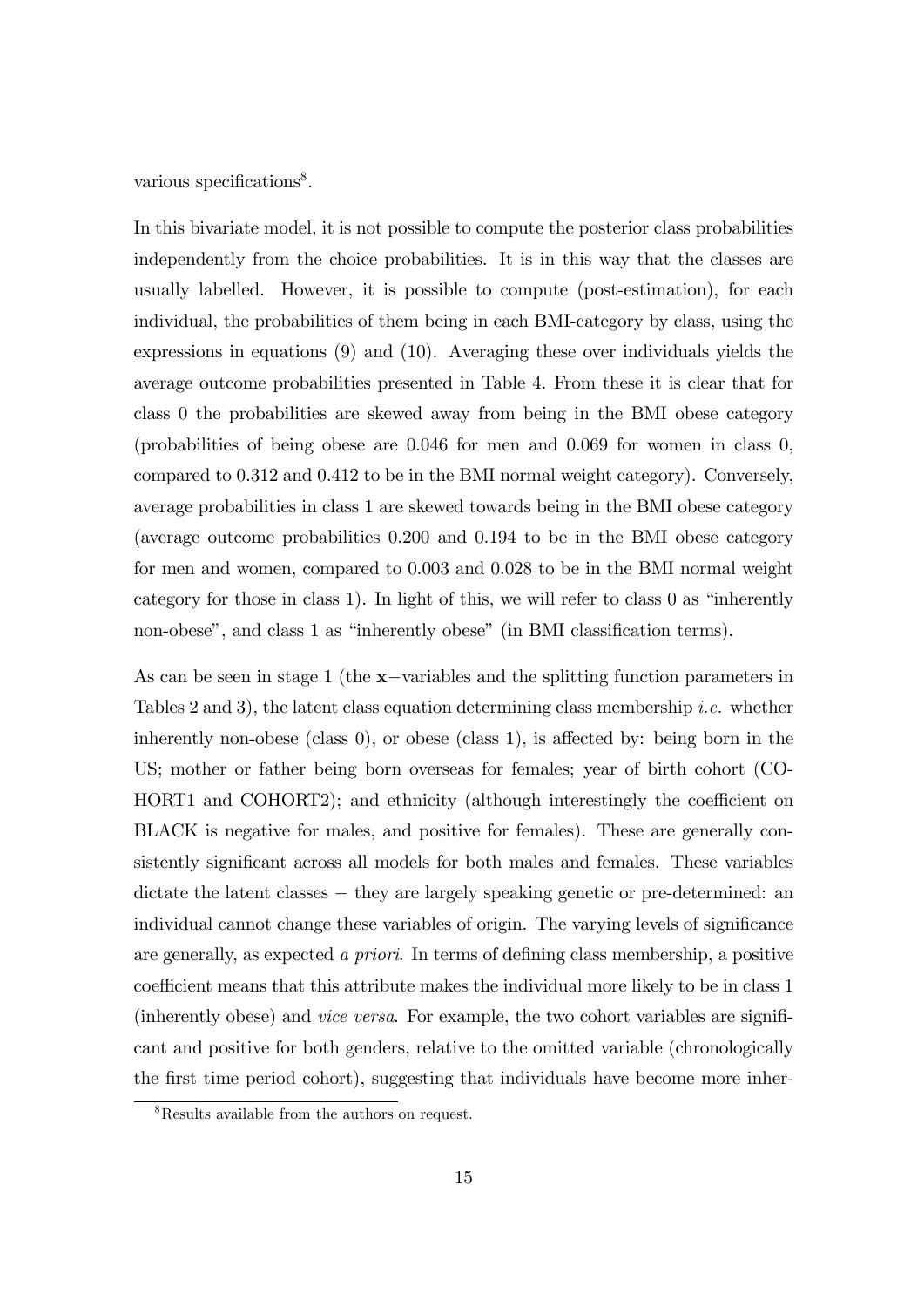ently obese over time. This finding is consistent with the finding that obese parents are more likely to have children with weight problems, potentially contributing to the rise in numbers of inherently obese over time (Von Kries, Toschke, Koletzko, and Slikker 2002, Reilly, Armstrong, Dorosty, Emmett, Ness, Rogers, Steer, and Sherriff 2005). These latent class results also suggest that, across genders, those born in the US are more likely to be inherently obese than those who were not.

For the second stage (corresponding to the  $z$ -variables and the OP coefficient estimates in Tables 2 and 3), observed BMI-category within class models, again concentrating on the full model (model  $5$ ), we see the effects of lifestyle factors and choices on observed BMI-category, conditional on class membership. Interestingly, from a policy perspective, both males and females in the inherently non-obese class (class 0), appear much more responsive to lifestyle factors and choices than those in the inherently obese class (as evidenced by significance levels). This suggests that policy aimed at reducing obesity levels will be more effective if targeted to those inherently non-obese.

We find for both genders and classes, age is associated with an increasing BMIcategory, whereas age squared is associated with a decrease in such. Thus there is a clear  $n$ -shaped relationship between BMI levels and age, regardless of gender or latent class<sup>9</sup>. For females, we find being married has a negative effect on BMIcategory in class 1 (the inherently obese) and a positive effect in class 0. For males there is a "comfort" marriage factor across both classes, but it is only significant for class 0.

For males and females, education is negatively associated with BMI-category, i.e. the higher the level of educational attainment, the lower an individual's BMI is likely to be. This effect occurs not only across genders, but also across all latent classes. For females and males in class 0, income is associated with increased BMI-category, but income squared with lower BMI-category, implying higher income levels are associated with lower BMI-categories. However, for the inherently obese, income does appear to affect observed BMI-category. This  $n$ -shaped effect of income for

 $9$ We consider the relative magnitudes of these, across class and gender, below.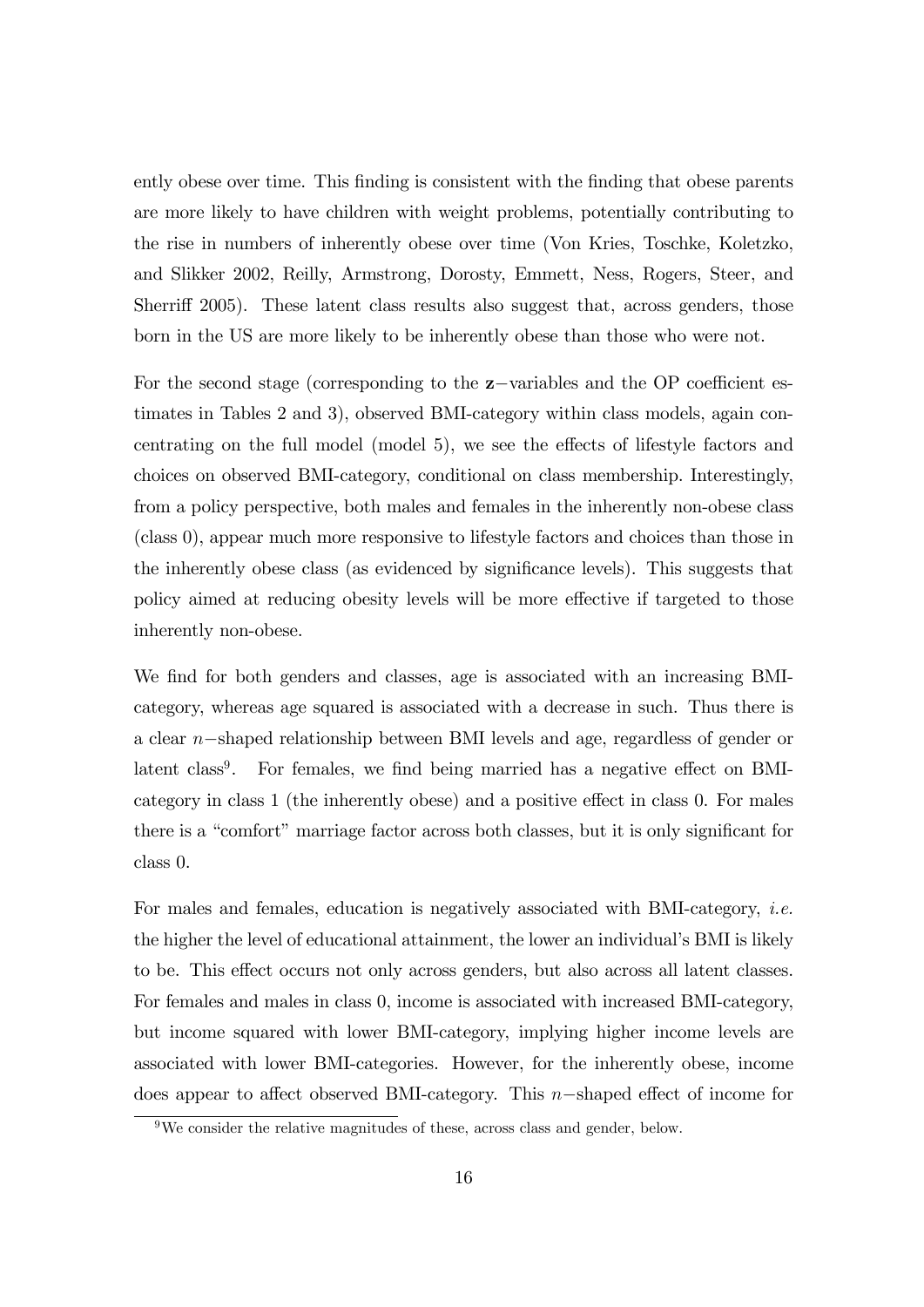the inherently non-obese, may be an effect of earned and unearned income. An increase in earned income may have an effect in terms of increased weight if the job is sedentary. An increase in unearned income may not impact on physical activity levels. If initial levels of income are generated through sedentary jobs, and very high income levels are generated from unearned income this would help partially explain our findings<sup>10</sup>. An unearned income effect may be dominant in developed countries, especially for females (Lakdawalla and Philipson 2002).

Home ownership is only significant for males in class  $0$ . This may reflect affluence, or wealth, levels. Home ownership is often used in this way and is more stable than income at measuring cumulative prosperity (Laaksonen, Sarlio-Laihteenkorva, and Lahelma 2004). From a policy perspective, it is interesting that exercise in general, has a significantly negative effect on BMI-category for class 1 (inherently obese) males and females, perhaps signifying that some exercise helps reduce observed BMIcategory. However, it apparently has no effect on such categories for the inherently non-obese. Exercise intensity (vigorous exercise) however, has a negative effect on BMI-categories, but only for the class 1 males and class 0 females.

In stage 3 (corresponding to the  $w$ -variables, in Tables 2 and 3), the boundary parameter estimates include two variables: frequency of weight training and a dummy for those aged 62 and over. There are no effects in class 1 for males or females. That is, for the inherently obese, there appear to be no boundary effects at the margin. However, we find that  $W$  FREQ is significant for men in class 0 and positively related to BMI. So if the boundaries are allowed to vary these individuals would be more appropriately classified, as boundaries are allowed to shift up. For males in class 1 being over 62 is also positively and significantly associated with an increased BMI, so individuals being retirement age or above may also be more appropriately classified by shifting boundaries. These results essentially imply that the rigid WHO boundaries appear to be inappropriate for these identified groups, at least for the individuals who are not inherently obese.

 $10$ Unearned income could be across the range of income, for example from transfer payments for rich or poor.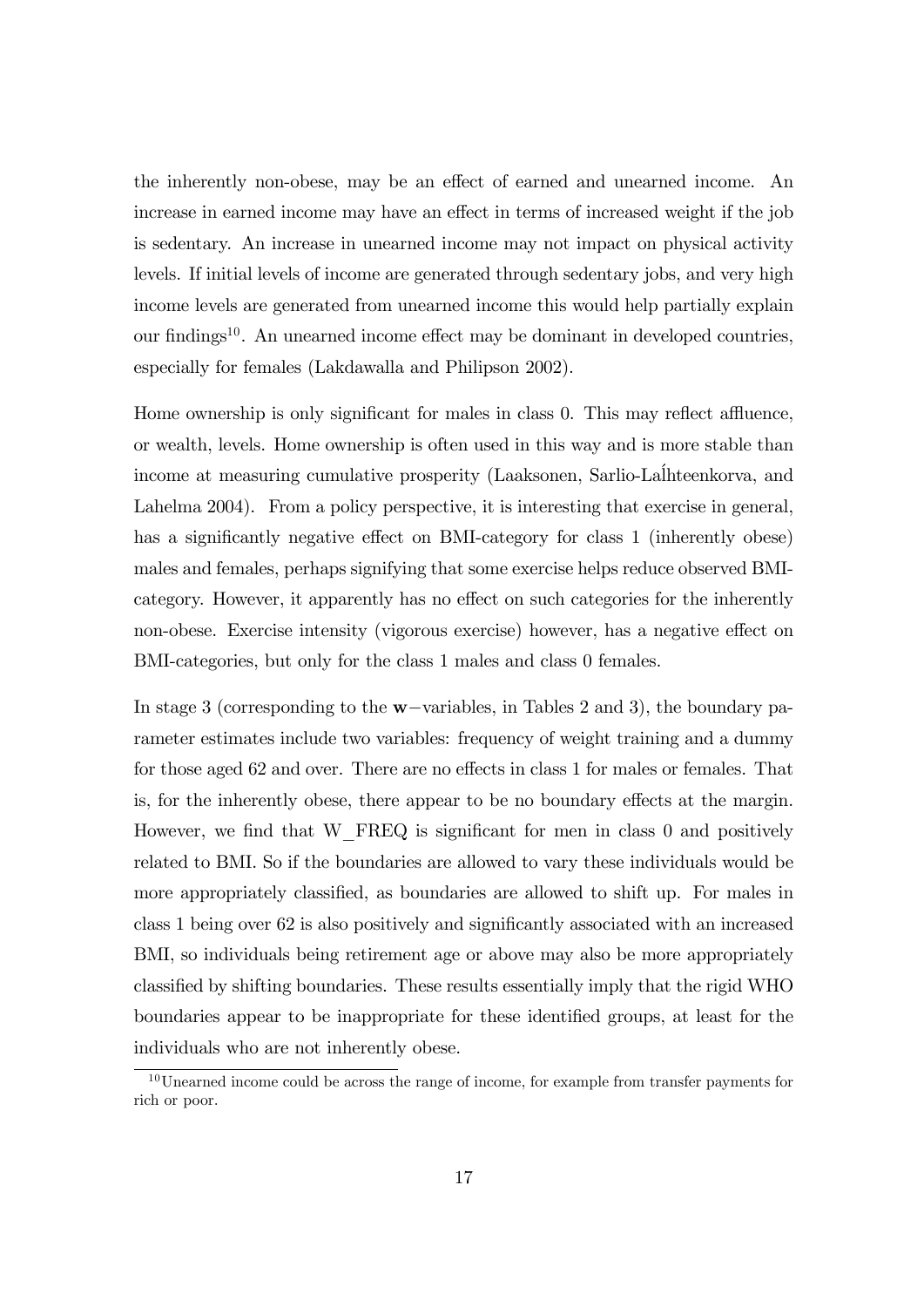It is useful to interpret the results in terms of probabilities. In Figures  $1 - 4$  we present the probability profiles, as the continuous variables vary across the three WHO defined weight categories - normal, overweight and obese. Once more, these are evaluated using the probability expressions defined by equations  $(9)$  and  $(10)$ , replacing unknown parameters by their estimated values and holding all other explanatory variables (except for the one under consideration) at their sample means. We consider the overall probability of each BMI-category, and also its inherent decomposition into its two component classes.

Note that for all profiles, for all the factors considered (age, income, education and weight training), the total probabilities of being in the normal BMI-category are dominated by those in the non-obese class (class 0). This is so much so, that there is essentially a zero probability of an inherently obese individual being in the normal BMI-category, no matter what the configuration of the explanatory variables. At the other extreme, the probabilities of being in the obese BMI-category, are always heavily dominated by those in the inherently obese class (class 1). However, depending on the configuration of the explanatory variables under consideration, the probability of an inherently non-obese individual being in this category can be clearly non-zero. Finally, typically the shape of all three profiles (total, class 1 and  $class 0$  generally follow a similar profile.

Turning first to age (Figure 1), we find that the effects are similar for males and females. As noted there is effectively zero probability of class 1 (inherently obese) being in the normal BMI-category. For those in class 0, there is a distinct  $u$ -shape, with the nadir of the probability profile occurring around the late forties to early fifties. For males in the overweight BMI-category, there is a clear  $n$ -shape in the probability profile, augmented at age 62 by the boundary parameter effect. As expected a priori, individuals in this post-retirement age are less likely to be classified as obese due to a deterioration of muscle mass. These overall probabilities are again dominated by class 0. Males appear to be at the greatest risk of being overweight from their late forties to early seventies. The probability profiles for females in this category exhibit some distinct differences from their male counterparts. Firstly, class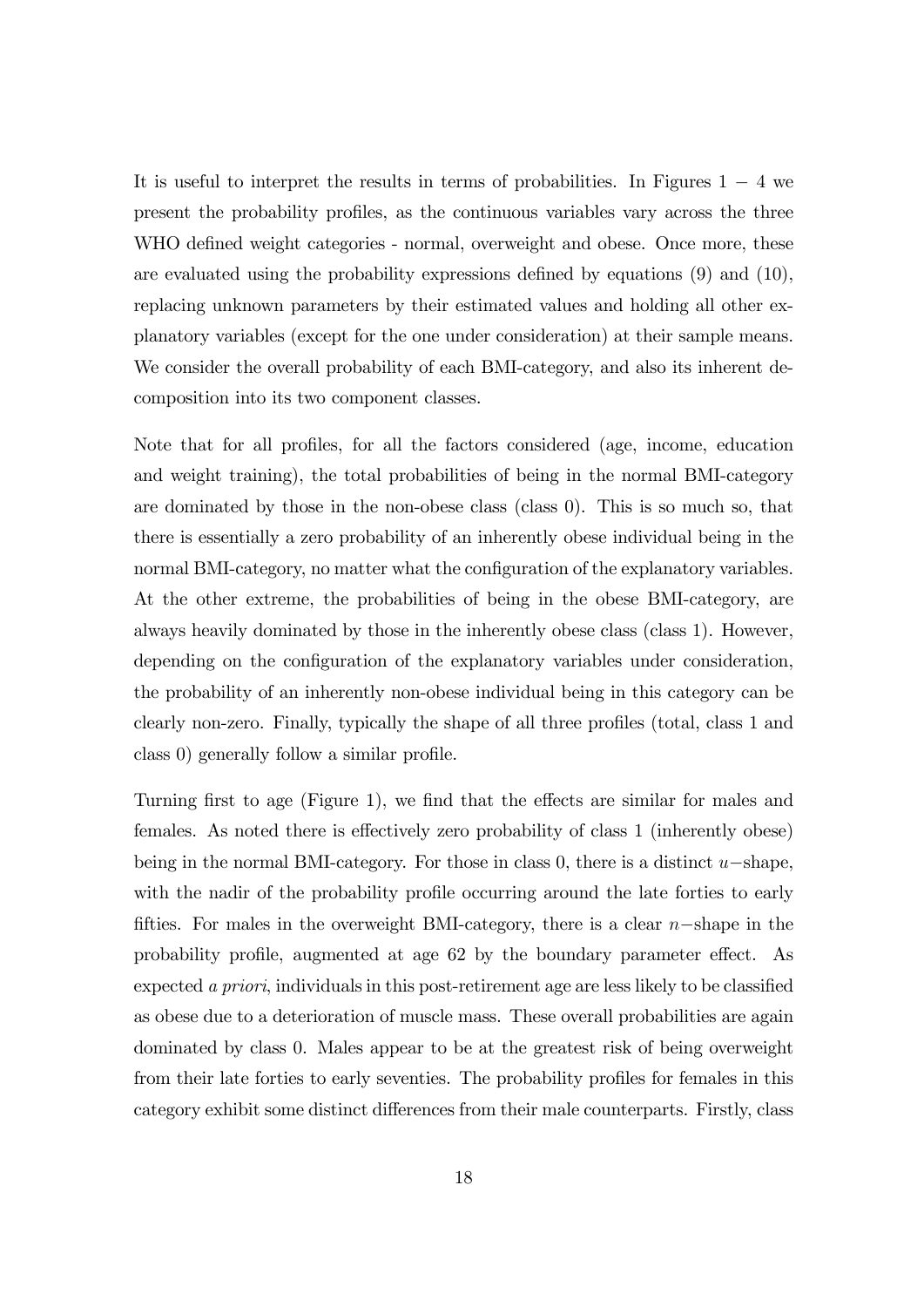1 probabilities contribute much more to the totals (although these are still dominated by the inherently non-obese probabilities). Secondly, overall probabilities effectively monotonically increase for the range of ages considered, and there is only a damped  $n$ -shaped profile in the class 0 probabilities. Turning to the obese BMI-category, for males a dampened  $n$ -shaped profile exists in total probabilities. As noted above, this total is dominated by probabilities corresponding to the inherently obese latent class. Here, there is a distinct drop in the probability of obesity post retirement age. A more pronounced  $n$ -shape is evidenced for total female probabilities, although the post-retirement boundary effect is virtually nill. For both males and females, obesity probabilities appear to be at a zenith in the (approximate) age band late forties to early fifties, and overall probabilities for the latter are marginally higher.

Figure 2 shows the effect of increases in years of education. For the normal BMIcategory, there is a clear gradient for both men and women and one which is significantly steeper for the latter: as the individual's education increases, so does the likelihood that they will be of normal BMI-category weight. For both genders, the probability proÖles for the overweight BMI-category appear somewhat invariant to education levels. However, at high levels of education, probabilities here for the inherently obese latent class tend to rise somewhat, hence the total and class 0 proÖles diverge somewhat. Finally, increased education levels clearly reduce obesity probabilities: an effect which is much more pronounced for females.

There appears to be little curvature for male probabilities with respect to income (Figure 3): normal probabilities decrease slightly with income, whereas overweight and obese probabilities rise marginally. For females, there is a much more pronounced  $u$ -shape profile in income with respect to the normal BMI-category probabilities. We witness an initial decreasing of probabilities at low income levels, which then increases with higher levels, increasing above initial levels from income band 7 onwards  $(\$35,000-44,999)$ . As with males, overweight probabilities are little affected by income, although class 0 ones do tend to fall away at income levels. Markedly different from their male counterparts, obese probabilities decrease sharply at higher income levels, again the difference being more pronounced above income band 7. As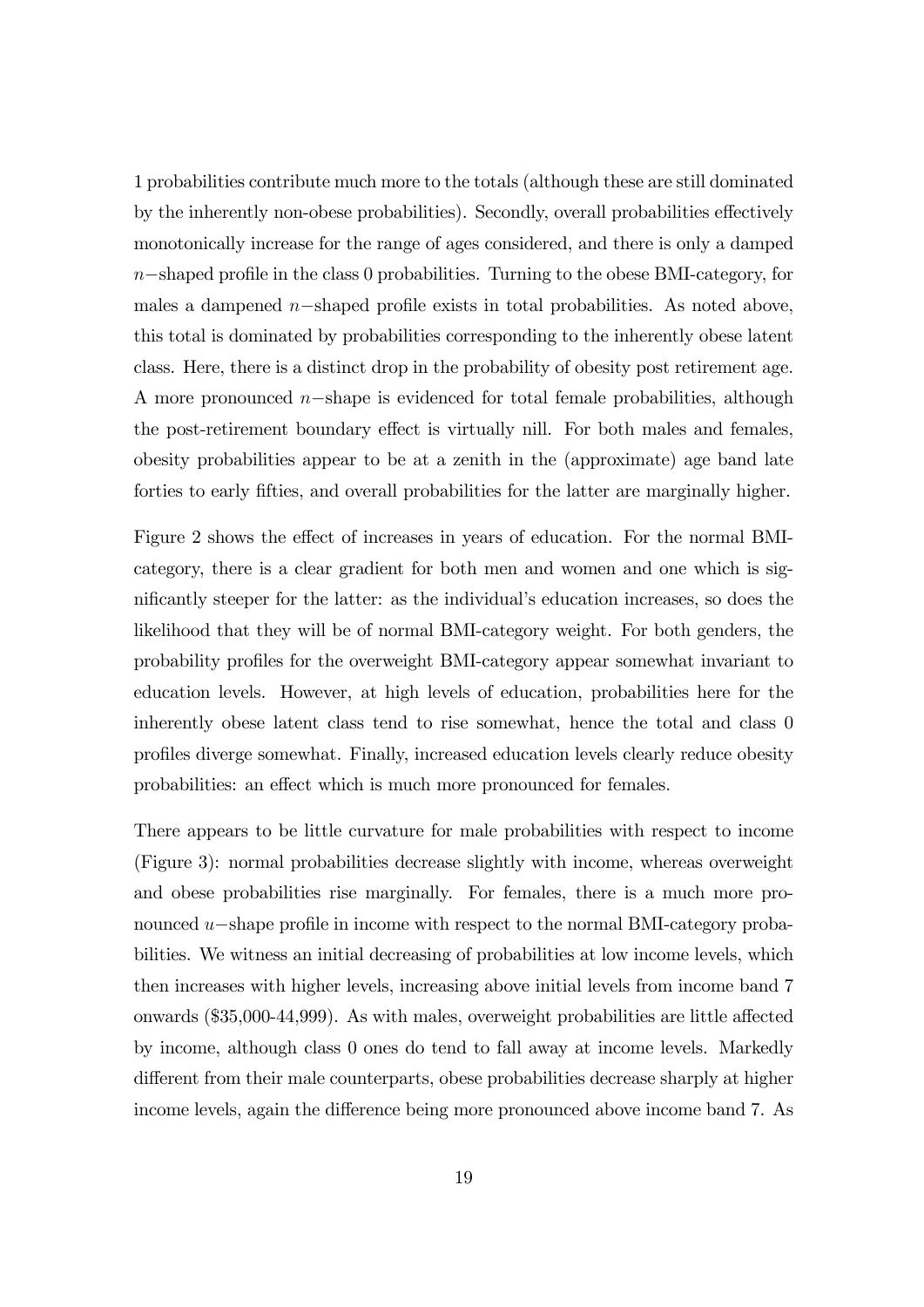noted above, one reason for these income effects may be differences in earned and unearned incomes.

Finally, turning to hours spent weight-training (Figure 4), we see that this has no effect of the normal BMI-category, as effectively this first boundary parameter has been normalized to zero. For males, there is a sharp increase (decrease) in the probability of being in the overweight (obese) BMI-category for low levels of strength training, although this effect dies out after about five hours. For women, these effects are much more pronounced, although recall that these were much less precisely estimated. Thus, as hypothesized, weight-trainers are less likely to be classified as obese.

Further information is elicited when we look at the marginal effects, by BMIcategory, presented in Table  $5^{11}$ . We pick out several interesting marginal effects. For example, when looking at the boundary variables for males, for both weight training and being over 62, marginal effects are significantly positive for the overweight and negative for the obese. The probability of being obese is, significantly, 16 percentage points (pp) higher if born in the US for men, and 11 pp higher for women. White females are 7 pp less likely to be obese, while black females are 5 pp more likely. There is a 'comfort' marriage factor for men, with a probability of being obese 3 pp higher. Married individuals, both men and women, are more likely to be overweight. Males and females who undertake some exercise are 2-4 pp less likely to be obese, this is confirmed when looking at the marginal affects split by class, see Table 7 for class 1.

It is also possible to decompose these overall marginal effects into those arising from the two implicit classes. For example, consider the overall significant marginal effect for males if born in the US:  $15.8$  pp. However, this consists of a significantly negative effect (of  $-0.5$  pp) from class 0 (the inherently non-obese class) combined with a significantly positive effect (of  $16.3$  pp) for those in class 1 (see Tables 6 and 7). The age cohort also impacts on the marginal effects, being negative, but almost zero to

 $11$ These were obtained by numerically evaluating the derivatives of the probabilistic expressions with respect to the covariates. Standard errors were obtained by the delta method.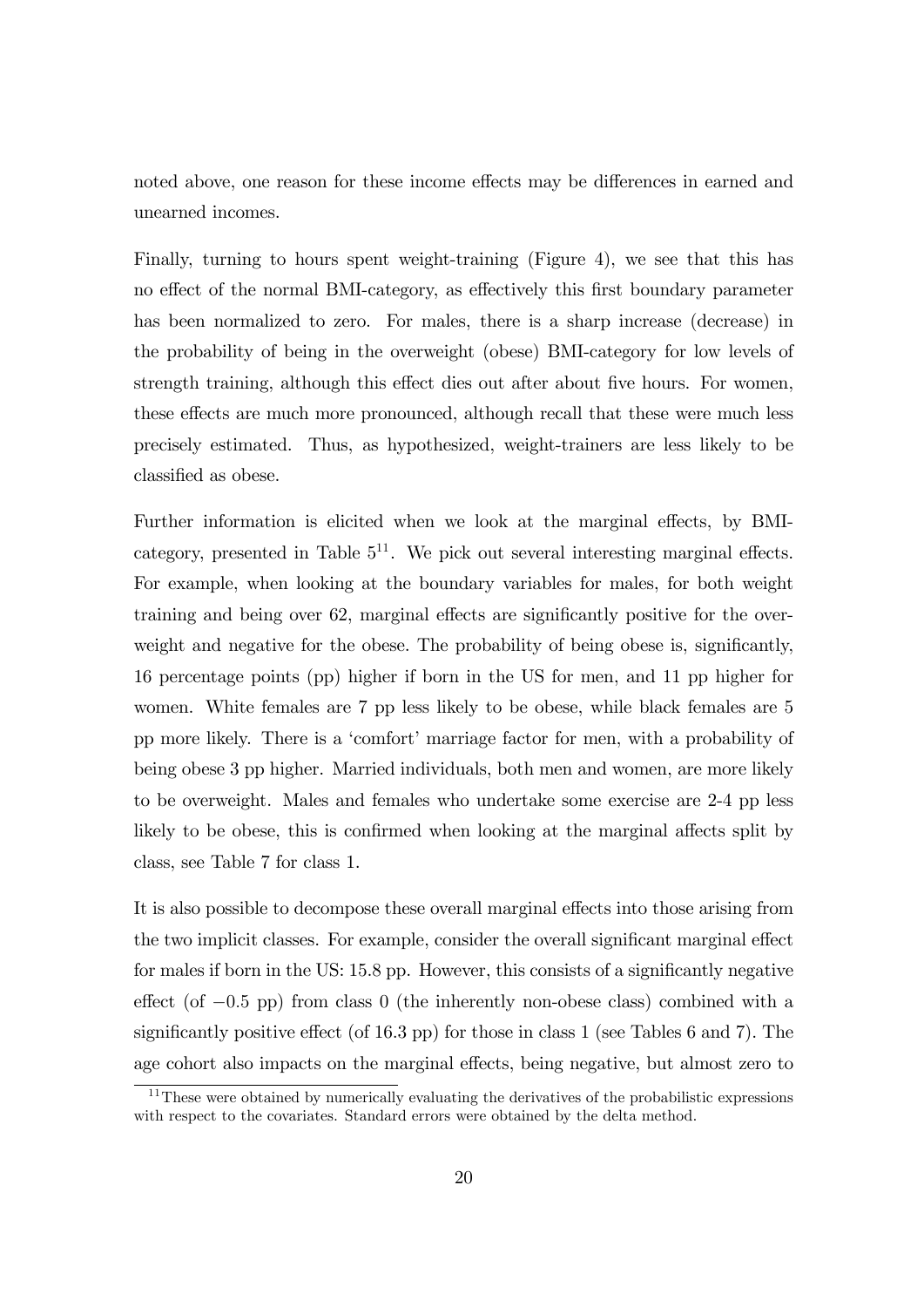be in the obese category for class 0, and positive, but between 4 and 7 pp more likely to be in the obese category for the older cohort for class 1 individuals. In this way, superficially insignificant variables, may, in fact, be important. Consider, finally, the exercise variable for women. We would expect this to have a negative effect on obesity BMI-categories and a positive effect on normal categories. However, the overall marginal effect for women (Table 5) suggests that exercise only affects obesity probabilities. However, this somewhat disguises the fact that for the inherently nonobese this has no significant effect (Table  $6$ ), while for the inherently obese (class 1) exercise still has a significantly negative marginal effect with regard to obesity BMI-category, but also significantly positive and negative effect on overweight and normal weight BMI-categories, respectively. This highlights the fact that basing policy on solely the overall marginal effects may be misleading: in this instance, exercise can, indeed, be effective in increasing normal BMI-category probabilities.

## 5 Conclusions

We extend the discrete data latent class literature by explicitly defining a latent variable for class membership as a function of both observables and unobservables, thereby allowing the equations defining class membership and observed outcomes to be correlated. The procedure is applied to modeling observed obesity outcomes, based upon an underlying ordered probit equation. We hypothesize that the World Health Organization boundaries for converting BMI into weight categories may be inappropriate for individuals at the margin. To allow for this in estimation, we additionally allow the inherent boundary parameters of the ordered probit equation to vary by observed characteristics.

We find strong evidence for the presence of the latent classes, based on pre-determined characteristics. BMI-categories are significantly determined by lifestyle characteristics, and we find that fixed boundary parameters may be inappropriate for at least two distinct groups: those who weight-train and those over 62 (i.e., of a retirement age), but these effects only hold for the inherently non-obese latent class.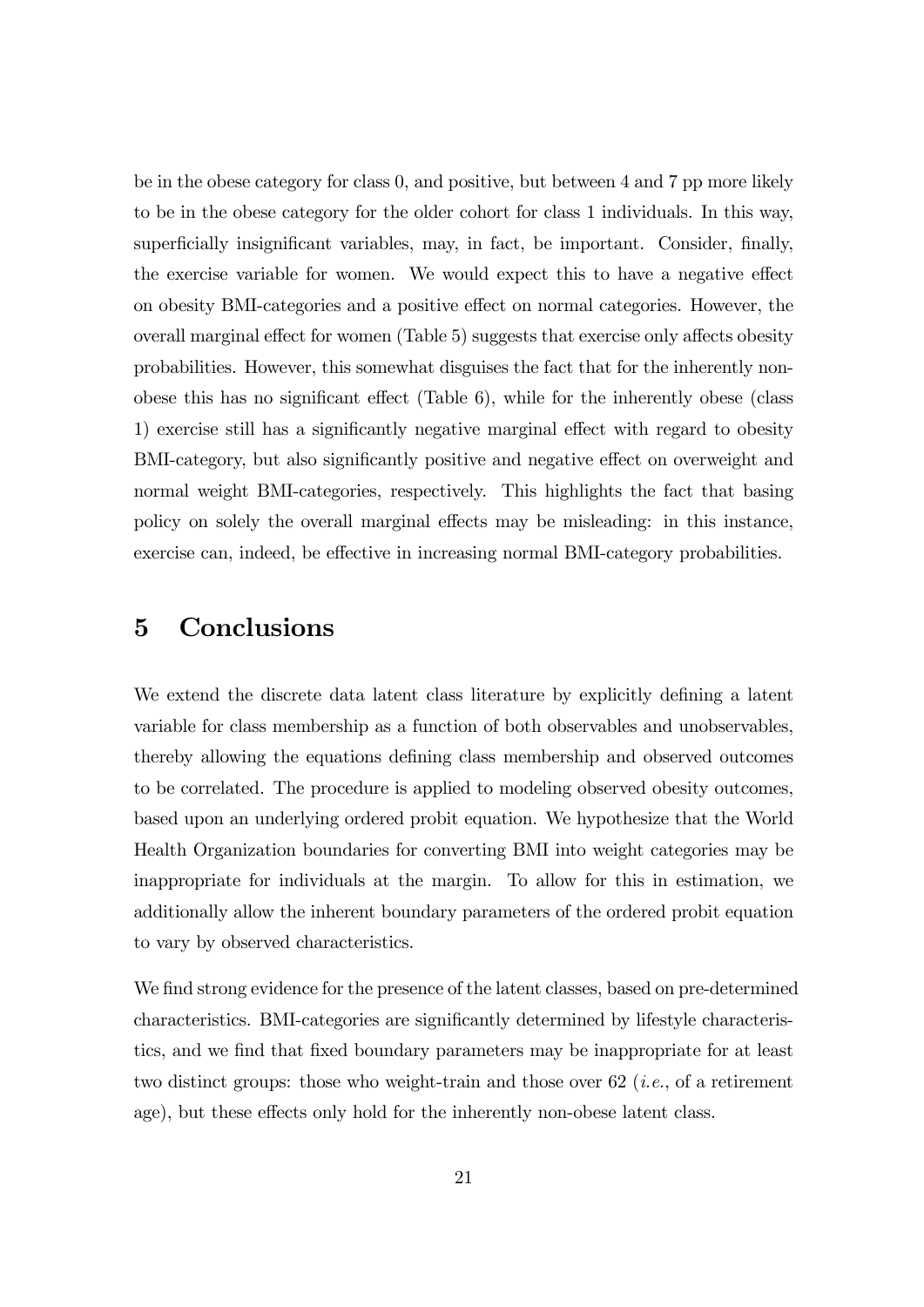Our results have important policy implications, in terms of targeting resources. For example those who are in class 0, and who are obese may be more usefully targeted in terms of policies which impact on behavioral effects, as they are less likely to be inherently obese. Those in class 1 may be more effectively targeted using medical interventions, as it may be less likely to be lifestyle or behavioral factors which impact upon the probability of being obese. In general, it appeared that those inherently obese were much less responsive to lifestyle factors and choices.

However, some interventions, for example basic exercise, or increasing income/education may impact upon either latent class. The probability of being obese is greater for those who are married, and higher levels of education are associated with lower levels of obesity. Exercise is significant for individuals in the inherently obese class. Increased levels of unearned income for males may help reduce obesity by reducing predominantly sedentary time spent earning income. The effects of the wealth variable may also reflect this.

These results, and models of this type, may help targeting of health promotion. For example our results may imply those with higher education levels understand health education concerning obesity, so perhaps messages could be more effectively targeted at those with lower education levels. Targeting of married individuals may also be useful, as may the targeting of those born in the US (as compared to those born overseas), although a better breakdown of ethnic origin would help targeting more. The inherently obese latent class were relatively unresponsive to lifestyle factors and choices, so perhaps medical interventions would be more usefully targeted at this class.

Finally, the WHO boundaries may be inappropriate for categorizing certain individuals as obese, those over 62, and intensive weight-trainers in the inherently non-obese male class being the two examples we highlight here. There may be other groups, for example pregnant women, where this may also be relevant. More flexibility in the boundaries will allow a more accurate assessment of who really is obese, even helping somewhat to overcome perceived deficiencies in using BMI as the measure of obesity, and therefore who should be targeted in terms of scarce public health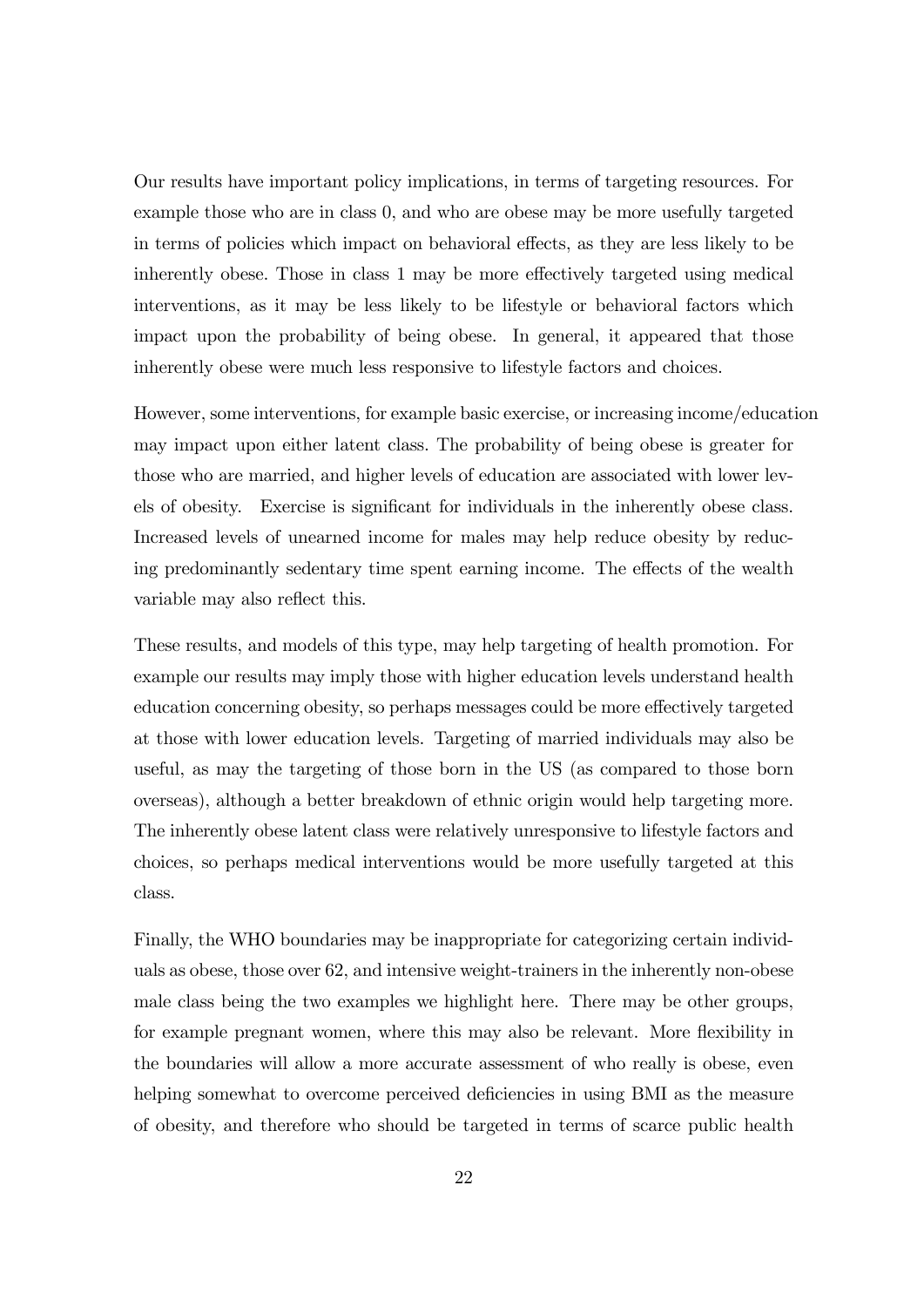and health education resources.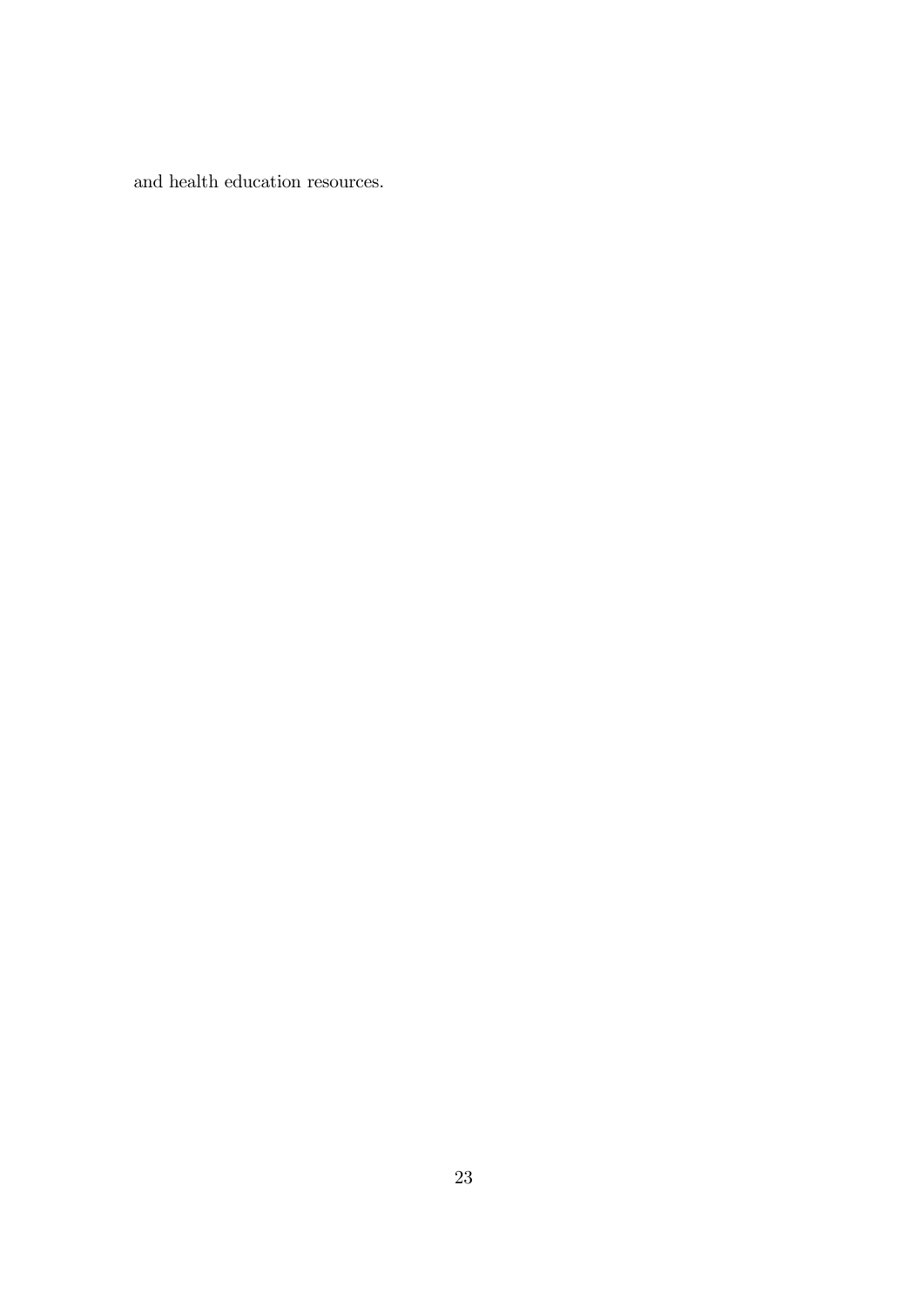## References

- ANDREYEVA, T., P.-C. MICHAUD, AND A. VAN SOEST (2005): "Obesity and Health in Europeans Ages 50 and Above," RAND Labor and Population working paper WR-331, RAND Labor and Population.
- ANDREYEVA, T., R. STURM, AND J. S. RINGEL (2004): "Moderate and Severe Obesity Have Large Differences in Health Care Costs," Obesity Research,  $12(12)$ , 1936-43.
- BAGO D'UVA, T. (2005a): "Latent Class Models for Utilisation of Health Care," Health Economics,  $15(4)$ ,  $329-343$ .
- $(2005b)$ : "Latent Class Models for Utilisation of Primary Care: Evidence from a British Panel," Health Economics,  $14(9)$ , 873–892.
- BOWLIN, K., AND J. CAWLEY (eds.) (2007): The Economics of Obesity. California: Elsevier.
- BURKHAUSER, R., AND J. CAWLEY (2008): "Beyond BMI: The Value of More Accurate Measures of Fatness and Obesity in Social Science Research.," Journal of Health Economics,  $27, 519-529$ .
- DEB, P., AND P. TRIVEDI (2002): "The Structure of Demand for Health Care: Latent Class versus Two-Part Models," Journal of Health Economics,  $21(4)$ ,  $601-$ 625.
- DREWNOWSKI, A. (2004): "Obesity and the Food Environment," American Journal of Preventive Medicine,  $27(3S)$ ,  $154-162$ .
- Folland, S., A. Goodman, and M. Stano (2007): The Economics of Health and Health Care. New Jersey: Prentice Hall.
- LAAKSONEN, M., S. SARLIO-LALHTEENKORVA, AND E. LAHELMA (2004): "Multiple Dimensions of Socioeconomic Position and Obesity Among Employees: The Helsinki Health Study," Obesity Research, pp. 12(11): 1851–1858.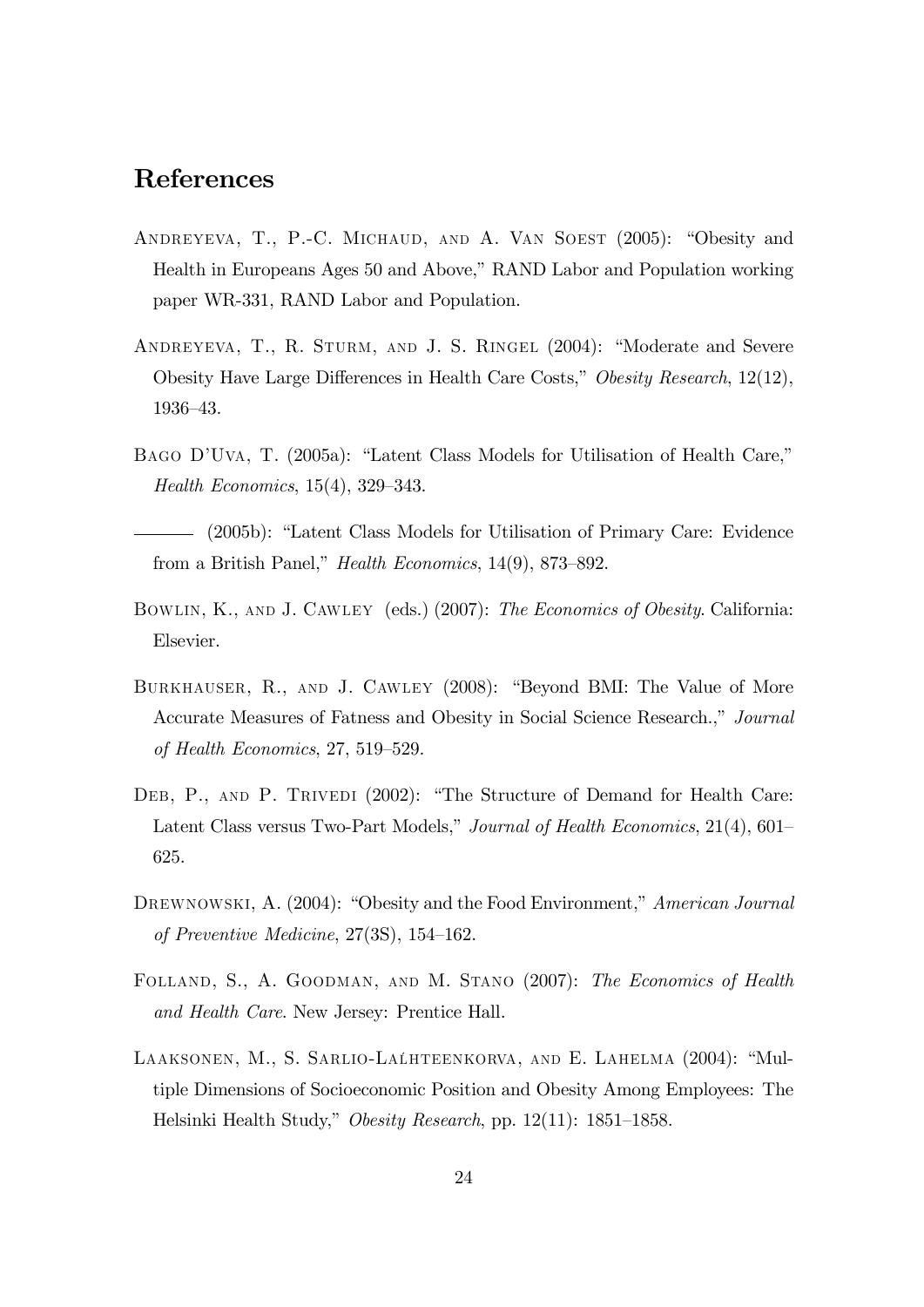- LAKDAWALLA, D., AND T. PHILIPSON  $(2002)$ : "The Growth of Obesity and Technological Change," Discussion paper, National Bureau of Economic Research.
- LIU, L., A. RETTENMAIER, AND T. SAVING (2007): *Endogenous Food Quality and*  $Bodyweight$  Trendpp. 3–21. California: Elsevier.
- MADDALA, G. S. (1983): Limited Dependent and Qualitative Variables in Econometrics. Cambridge University Press, Cambridge, U.K.
- MCCARTHY, M.  $(2004)$ : "The Economics of Obesity," The Lancet, 364, 2169–2170.
- MUENNIG, P., E. LUBETKIN, J. HAOMIAO, AND P. FRANKS (2006): ""Gender and the Burden of Disease Attributable to Obesity"," American Journal of Public  $Health, 96, 1662–1668.$
- NIDDKD (2006): "Statistics Related to Overweight and Obesity," Discussion paper, National Institute of Diabetes and Digestive and Kidney Diseases, Washington DC: US Government Printing Office.
- PHILIPSON, T. (2001): "The World-Wide Growth in Obesity: An Economic Research Agenda," Health Economics,  $10(1)$ , 1–7.
- PUDNEY, S., AND M. SHIELDS (2000): "Gender, Race, Pay and Promotion in the British Nursing Profession: Estimation of a Generalised Ordered Probit Model," Journal of Applied Econometrics, 15, 367–399.
- Reilly, J., J. Armstrong, A. Dorosty, P. Emmett, A. Ness, I. Rogers, C. STEER, AND A. SHERRIFF (2005): "Early Life Risk Factors for Obesity in Childhood: Cohort Study," British Medical Journal.
- RUHM, C. (2007): "Current and Future Prevalence of Obesity and Severe Obesity in the United States," Forum for Health Economics and Policy,  $10(2)$ .
- SANZ-DE GALDEANO, A. (2005): "The Obesity Epidemic in Europe," Discussion Paper 1814, Institute for the Study of Labour (IZA), Bonn, Germany.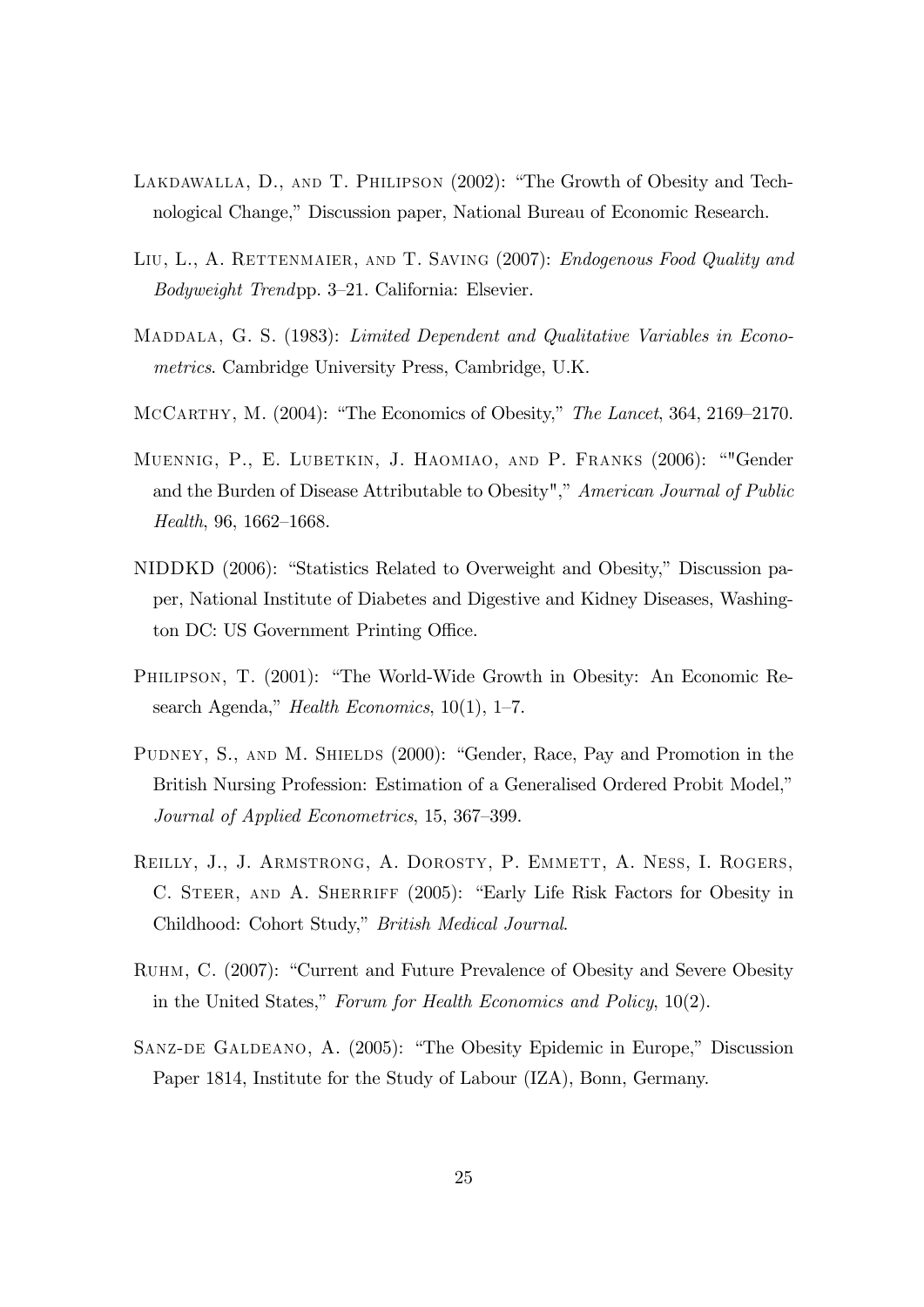- Schenkera, N., T. Raghunathanb, P.-L. Chiua, M. P. M., G. Zhangb, AND A. J. COHEN (2006): "Multiple Imputation of Family Income and Personal Earnings in the National Health Interview Survey: Methods and Examples," Discussion paper, NHIS Technical Document.
- SOBAL, J., B. RAUSCHENBACH, AND E. FRONGILLO (2003): "Marital Status Changes and Body Weight Changes: A US Longitudinal Analysis," Social Science and Medicine,  $56, 1543 - 1555$ .
- VON KRIES, R., A. TOSCHKE, B. KOLETZKO, AND W. SLIKKER (2002): "Maternal Smoking During Pregnancy and Childhood Obesity," American Journal of  $Epidemiology, 156(10), 954–961.$
- ZAVOINA, R., AND W. MCELVEY (1975): "A Statistical Model for the Analysis of Ordinal Level Dependent Variables," Journal of Mathematical Sociology, pp.  $103 - 120.$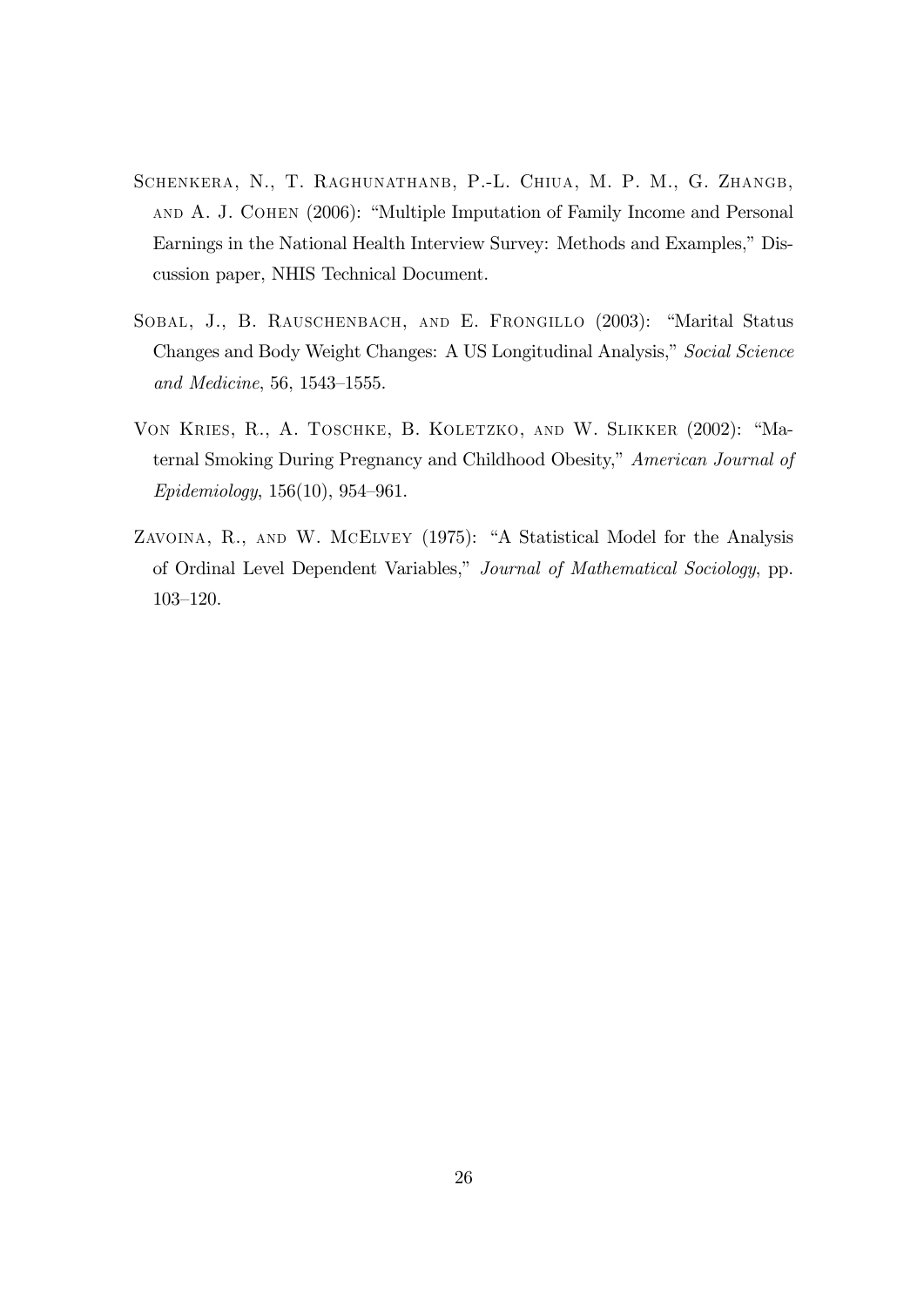

Figure 1: Probability Profiles: Age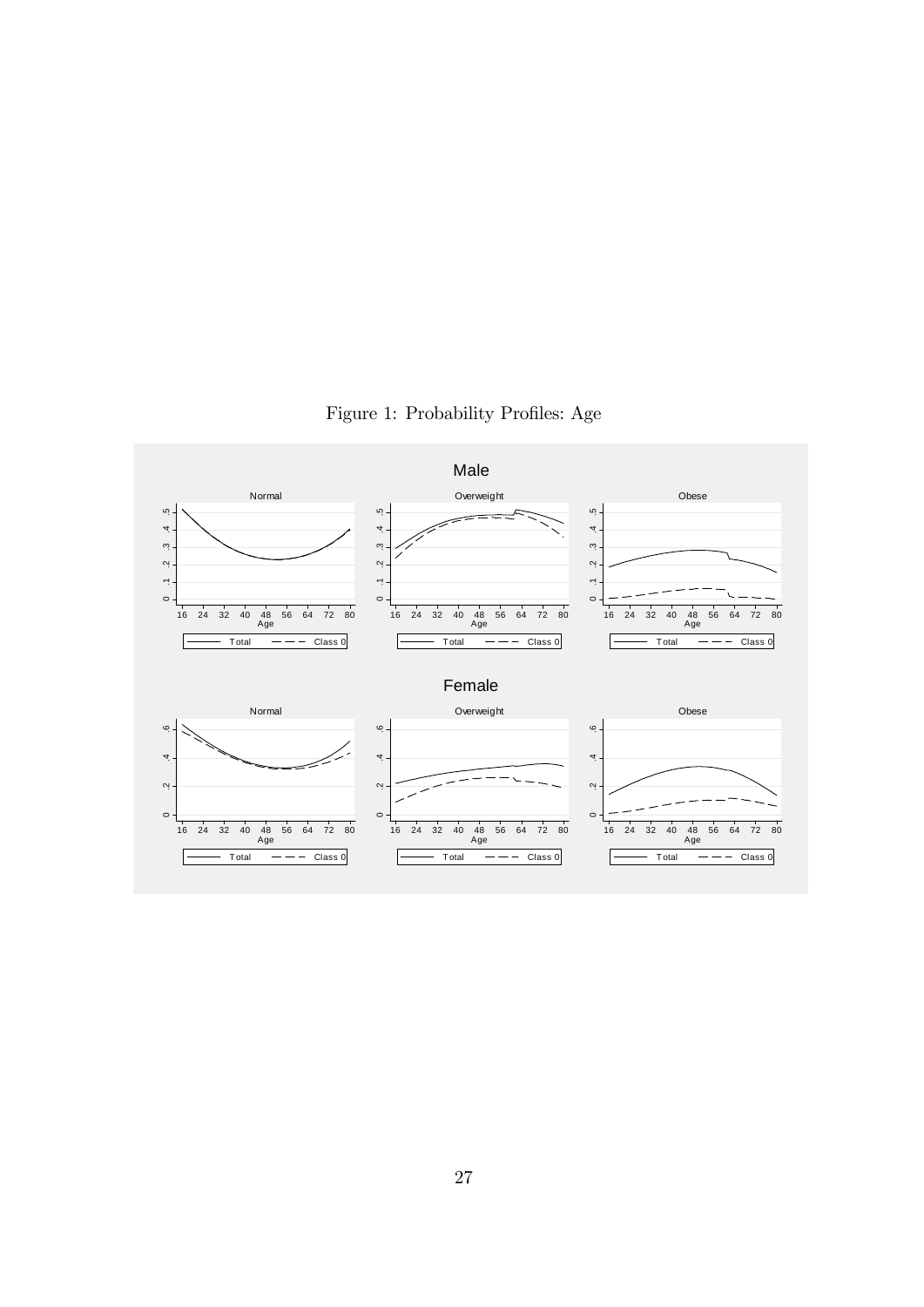

Figure 2: Probability Profiles: Years of Education Attained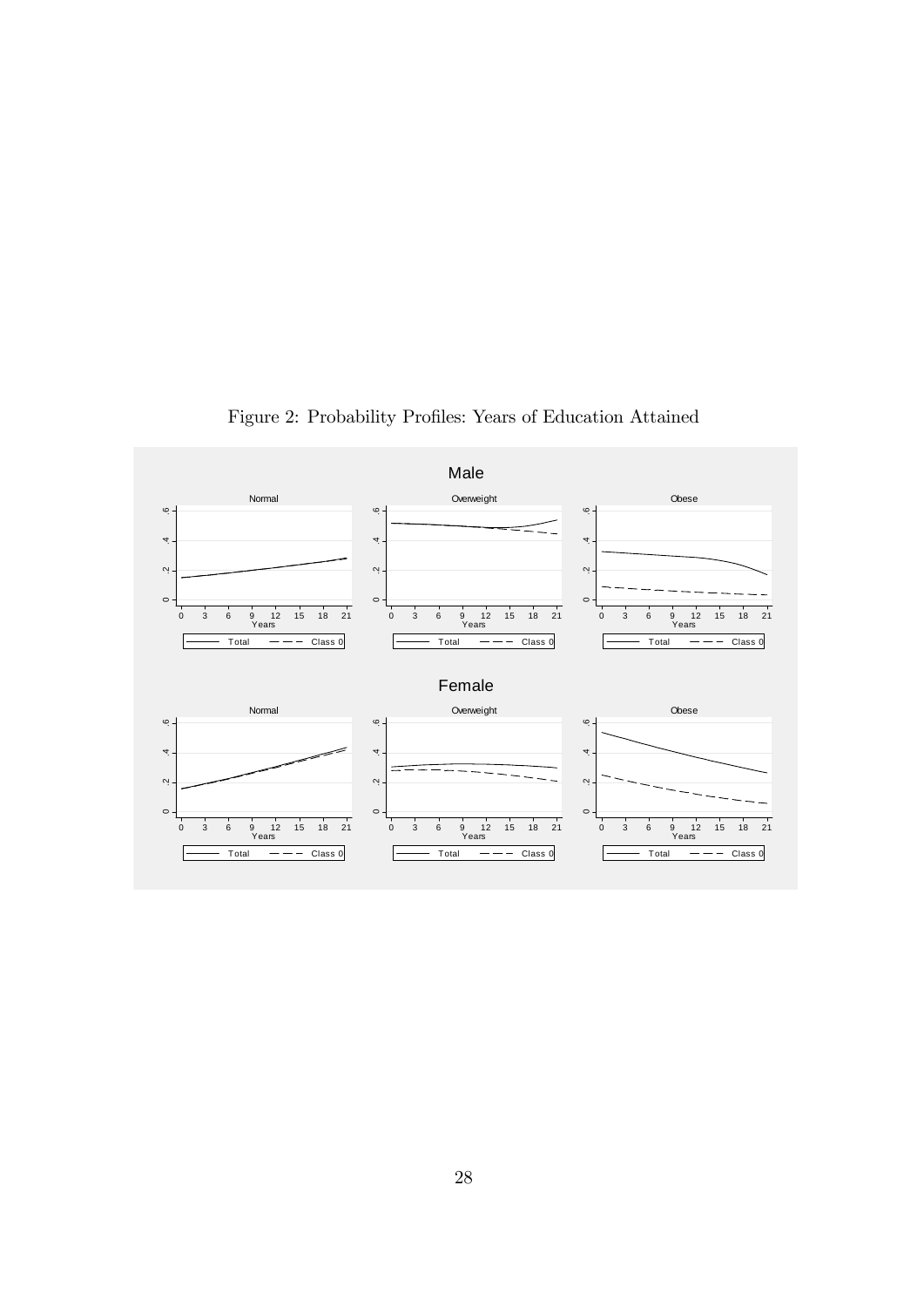

Figure 3: Probability Profiles: Income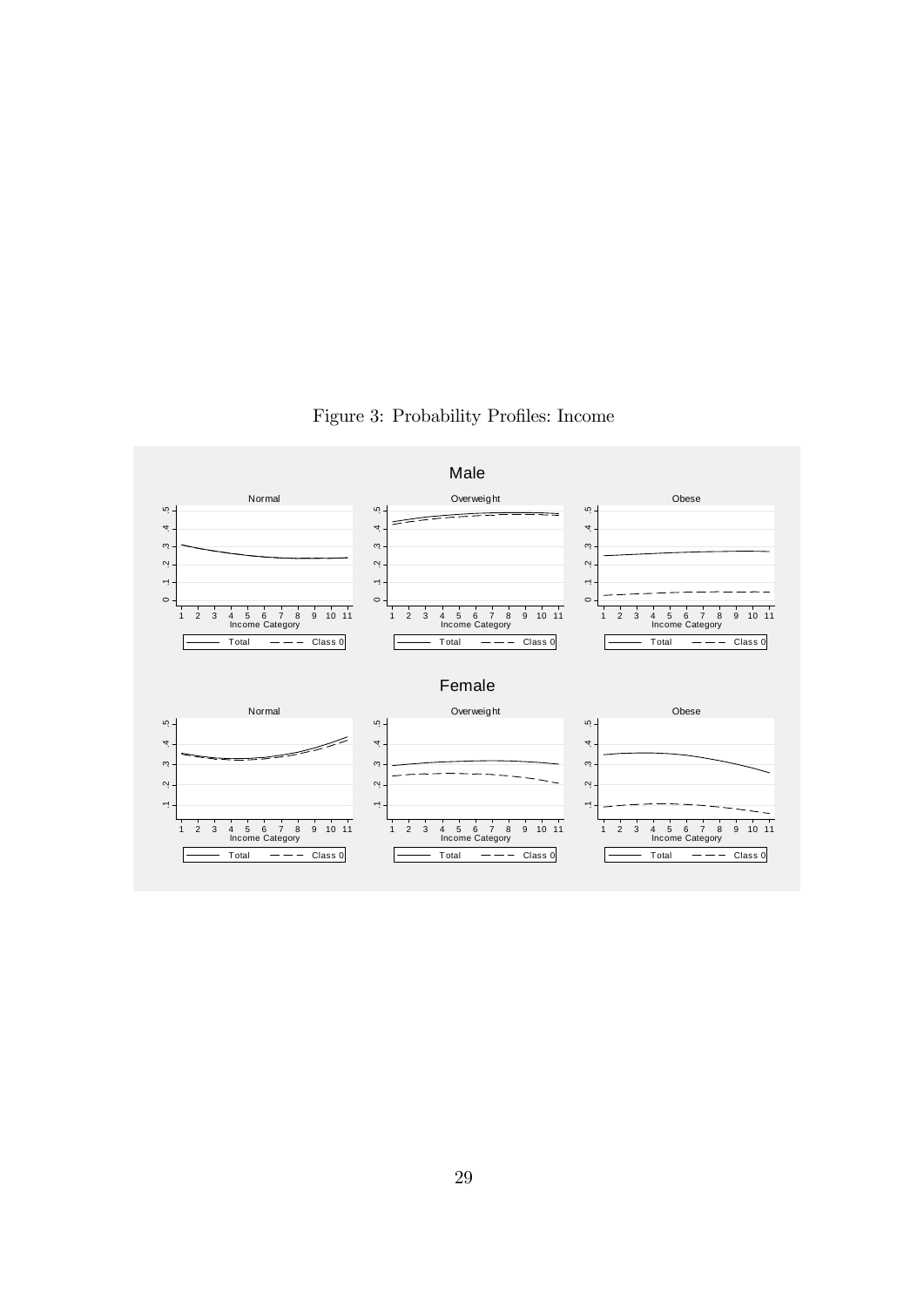

Figure 4: Probability Profiles: Hours of Weight Training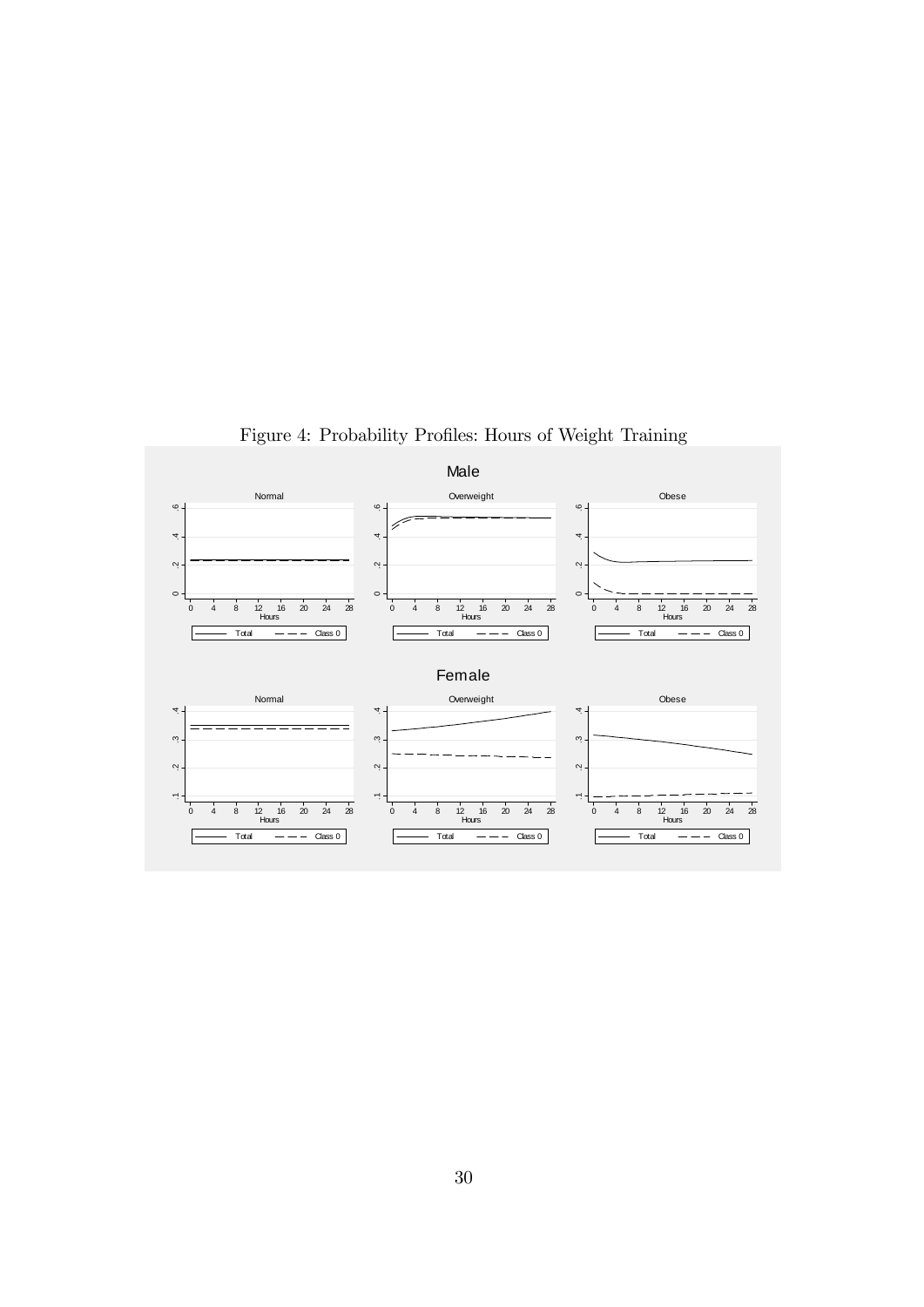|                 |                                         | Male Sample | <b>Female Sample</b> |
|-----------------|-----------------------------------------|-------------|----------------------|
| Sample Size     |                                         | 12601       | 15259                |
| Variable        | Description                             | Mean        | Mean                 |
| W FREQ          | Duration of strength (weight training)  | 1.0081      | 0.7329               |
|                 | exercise                                | (2.3776)    | (2.0996)             |
| OVER 62         | $= 1$ if 62 $\leq$ age                  | 0.2024      | 0.2323               |
|                 |                                         | (0.4018)    | (0.4223)             |
| BORN US         | $= 1$ if born in the US                 | 0.8144      | 0.8277               |
|                 |                                         | (0.3888)    | (0.3776)             |
| MF OS           | $= 1$ if mother or father born overseas | 0.0329      | 0.0211               |
|                 |                                         | (0.1785)    | (0.1437)             |
| AGE10           | Age/10                                  | 4.6176      | 4.7362               |
|                 |                                         | (1.6987)    | (1.7917)             |
| <b>WHITE</b>    | $= 1$ if Caucasian                      | 0.6603      | 0.6331               |
|                 |                                         | (0.4736)    | (0.4820)             |
| <b>BLACK</b>    | $= 1$ if African American               | 0.1227      | 0.1542               |
|                 |                                         | (0.3281)    | (0.3612)             |
| COHORT1         | $= 1$ if 25 < age $\leq 50$             | 0.4965      | 0.4798               |
|                 |                                         | (0.5000)    | (0.4996)             |
| COHORT2         | $= 1$ if age $> 50$                     | 0.3820      | 0.4047               |
|                 |                                         | (0.4859)    | (0.4909)             |
| <b>MARRY</b>    | $= 1$ if Married                        | 0.5526      | 0.4815               |
|                 |                                         | (0.4972)    | (0.4997)             |
| <b>INC</b>      | Income Category                         | 7.2651      | 6.6591               |
|                 |                                         | (3.0711)    | (3.1557)             |
| <b>EDU</b>      | Years of Schooling                      | 14.6215     | 14.4829              |
|                 |                                         | (3.5563)    | (3.4776)             |
| <b>OWN</b>      | $= 1$ if own house                      | 0.6486      | 0.6430               |
|                 |                                         | (0.4774)    | (0.4791)             |
| <b>EXERCISE</b> | $= 1$ if conducted moderate             | 0.4315      | 0.3270               |
|                 | exercise in the last week               | (0.4953)    | (0.4691)             |
| <b>VIGOROUS</b> | $=$ number of times vigorous            | 1.6084      | 1.2342               |
|                 | exercise undertaken in the last week    | (2.9412)    | (2.6480)             |

Table 1: Descriptive Statistics

Standard Deviations in Parenthesis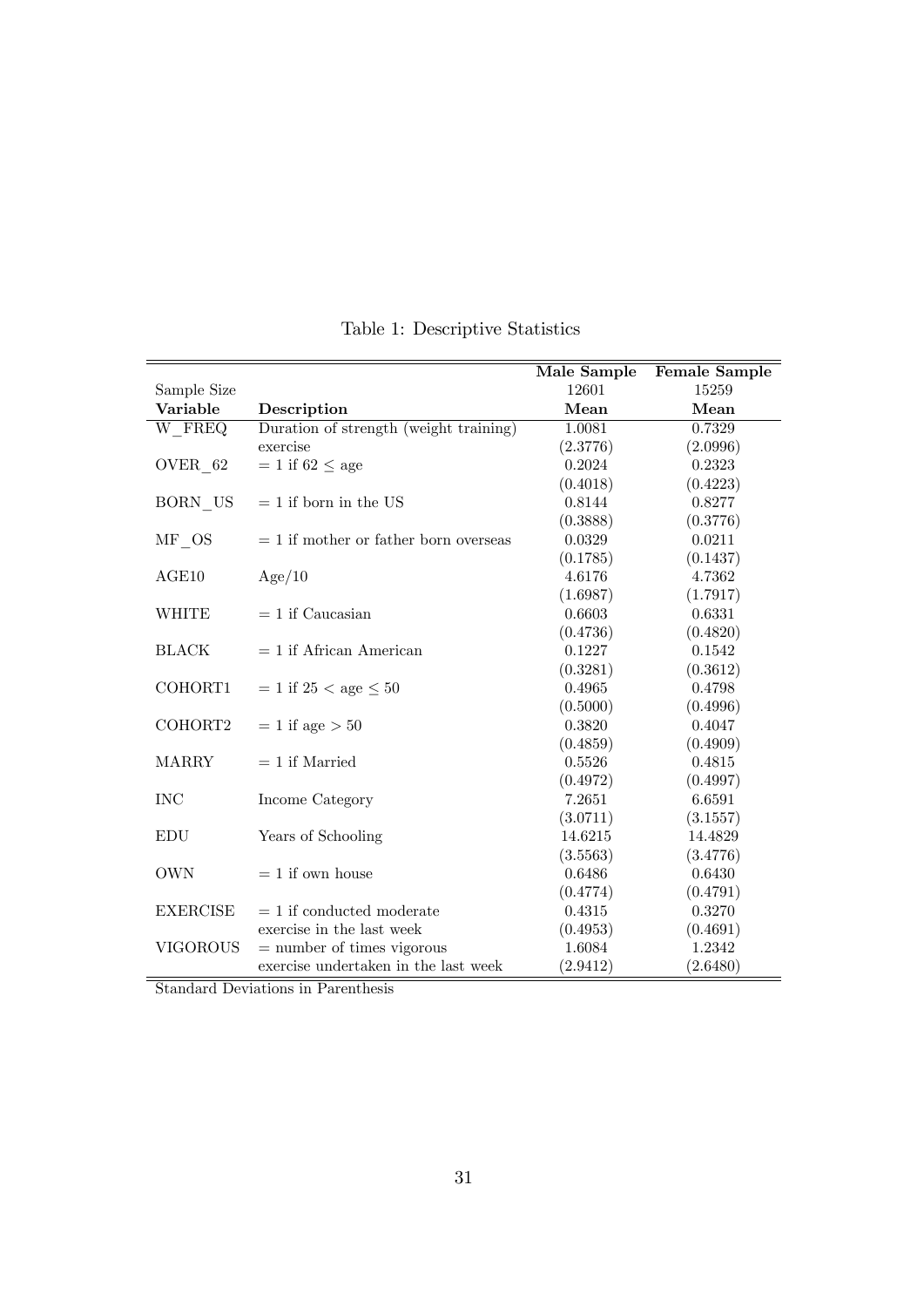|                                                       | Model 1     | Model 2     | Model 3     | Model 4     | Model 5      |
|-------------------------------------------------------|-------------|-------------|-------------|-------------|--------------|
| <b>Splitting Function Parameters</b>                  |             |             |             |             |              |
| <b>CON</b>                                            |             | $-1.517$    | $-1.184$    | $-1.650$    | $-1.318$     |
|                                                       |             | $(0.13)$ ** | $(0.10)$ ** | $(0.13)$ ** | $(0.094)$ ** |
| BORN US                                               |             | 0.815       | 0.635       | 0.852       | 0.656        |
|                                                       |             | $(0.11)$ ** | $(0.07)$ ** | $(0.12)$ ** | $(0.08)$ **  |
| MF OS                                                 |             | 0.037       | 0.061       | 0.041       | 0.058        |
|                                                       |             | (0.11)      | (0.10)      | (0.11)      | (0.10)       |
| WHITE                                                 |             | $-0.230$    | $-0.173$    | $-0.244$    | $-0.173$     |
|                                                       |             | $(0.07)$ ** | $(0.05)$ ** | $(0.07)$ ** | $(0.06)$ **  |
| <b>BLACK</b>                                          |             | $-0.110$    | $-0.078$    | $-0.124$    | $-0.078$     |
|                                                       |             | (0.08)      | (0.06)      | (0.08)      | (0.07)       |
| COHORT1                                               |             | 0.189       | 0.207       | 0.192       | (0.24)       |
|                                                       |             | $(0.07)$ ** | $(0.07)$ ** | $(0.07)$ ** | $(0.07)$ **  |
| COHORT2                                               |             | 0.029       | 0.162       | 0.010       | 0.182        |
|                                                       |             | (0.09)      | $(0.09)^*$  | (0.09)      | $(0.08)$ **  |
| <b>Ordered Probit Coefficient Estimates. Regime 0</b> |             |             |             |             |              |
| <b>CON</b>                                            | $-0.938$    | $-1.708$    | $-1.812$    | $-1.699$    | $-1.793$     |
|                                                       | $(0.09)$ ** | $(0.14)$ ** | $(0.16)$ ** | $(0.13)$ ** | $(0.15)$ **  |
| AGE10                                                 | 0.615       | 0.759       | 0.790       | 0.756       | 0.785        |
|                                                       | $(0.03)$ ** | $(0.05)$ ** | $(0.06)$ ** | $(0.05)$ ** | $(0.06)$ **  |
| AGESQ10                                               | $-0.061$    | $-0.071$    | $-0.075$    | $-0.071$    | $-0.075$     |
|                                                       | $(0.00)$ ** | $(0.00)$ ** | $(0.01)$ ** | $(0.00)$ ** | $(0.01)$ **  |
| <b>MARRY</b>                                          | 0.159       | 0.261       | 0.259       | 0.249       | 0.257        |
|                                                       | $(0.02)$ ** | $(0.03)$ ** | $(0.03)$ ** | $(0.03)$ ** | $(0.03)$ **  |
| <b>INC</b>                                            | 0.062       | 0.067       | 0.075       | 0.067       | 0.077        |
|                                                       | $(0.02)$ ** | $(0.02)$ ** | $(0.02)$ ** | $(0.02)$ ** | $(0.02)$ **  |
| <b>INCSQR</b>                                         | $-0.004$    | $-0.004$    | $-0.004$    | $-0.004$    | $-0.004$     |
|                                                       | $(0.00)$ ** | $(0.00)$ ** | $(0.00)$ ** | $(0.00)$ ** | $(0.00)$ **  |
| EDU                                                   | $-0.018$    | $-0.016$    | $-0.023$    | $-0.016$    | $-0.024$     |
|                                                       | $(0.00)$ ** | $(0.00)$ ** | $(0.01)$ ** | $(0.00)$ ** | $(0.00)$ **  |
| <b>OWN</b>                                            | 0.092       | 0.115       | 0.136       | 0.099       | 0.123        |
|                                                       | $(0.02)$ ** | $(0.03)$ ** | $(0.04)$ ** | $(0.03)$ ** | $(0.03)$ **  |
| <b>EXERCISE</b>                                       | $-0.056$    | 0.033       | 0.029       | 0.016       | 0.019        |
|                                                       | $(0.03)$ ** | (0.04)      | (0.04)      | (0.04)      | (0.04)       |
| VIGOROUS                                              | $-0.006$    | $-0.005$    | $-0.003$    | $-0.004$    | $-0.004$     |
|                                                       | (0.00)      | (0.01)      | (0.01)      | (0.01)      | (0.01)       |
|                                                       | 1.204       | 1.529       |             | 1.469       |              |
| $\mu$                                                 | $(0.01)$ ** | $(0.06)$ ** |             | $(0.05)$ ** |              |
| Panel C: Boundary Parameters. Regime 0                |             |             |             |             |              |
| $\theta$                                              |             |             | 0.550       |             | 0.518        |
|                                                       |             |             | $(0.06)$ ** |             | $(0.05)$ **  |
| W FREQ                                                |             |             | 0.142       |             | 0.128        |
|                                                       |             |             | $(0.07)$ ** |             | $(0.05)$ **  |
| OVER 62                                               |             |             | 0.281       |             | 0.253        |
|                                                       |             |             | $(0.14)$ ** |             | $(0.11)$ **  |
|                                                       |             |             |             | $-0.1516$   | $-0.152$     |
| $\rho_0$                                              |             |             |             | (0.16)      | (0.18)       |
|                                                       |             |             |             |             |              |

Table 2: Regression Results: Male Sample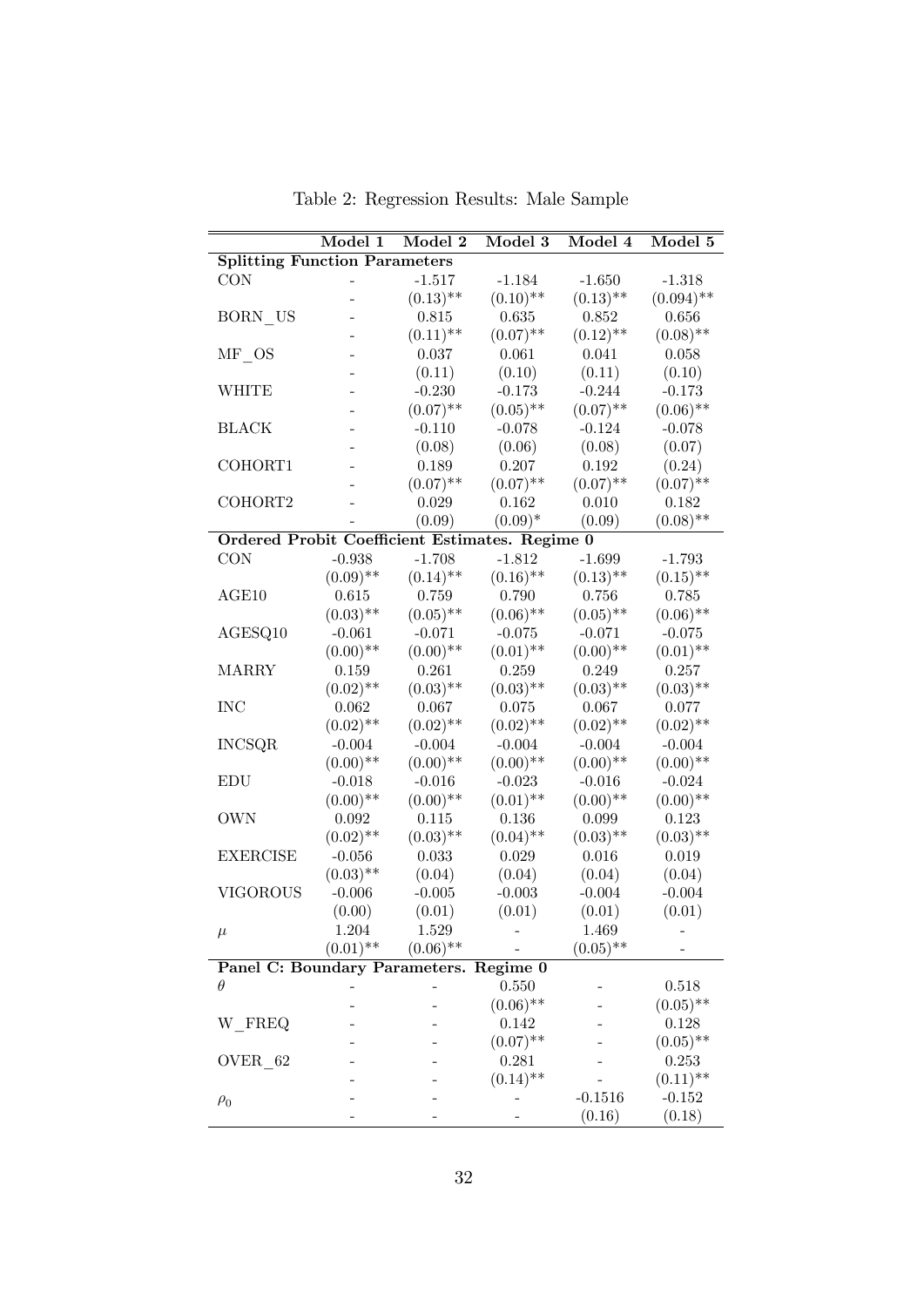| Table 2. Regression Results. Male Sample (Continued) |                                                         |             |             |             |             |  |  |  |  |
|------------------------------------------------------|---------------------------------------------------------|-------------|-------------|-------------|-------------|--|--|--|--|
| Model 2<br>Model 1<br>Model 3<br>Model 4<br>Model 5  |                                                         |             |             |             |             |  |  |  |  |
|                                                      | Panel D: Ordered Probit Coefficient Estimates. Regime 1 |             |             |             |             |  |  |  |  |
| <b>CON</b>                                           |                                                         | 5.804       | 2.610       | 5.797       | 2.655       |  |  |  |  |
|                                                      |                                                         | $(1.23)$ ** | $(0.74)$ ** | (3.66)      | $(1.61)^*$  |  |  |  |  |
| AGE10                                                |                                                         | 0.793       | 0.793       | 0.774       | 0.742       |  |  |  |  |
|                                                      |                                                         | $(0.30)$ ** | $(0.21)$ ** | $(0.37)$ ** | $(0.24)$ ** |  |  |  |  |
| AGESQ10                                              |                                                         | $-0.099$    | $-0.089$    | $-0.100$    | $-(0.08)$   |  |  |  |  |
|                                                      |                                                         | $(0.03)$ ** | $(0.02)$ ** | $(0.04)$ ** | $(0.03)$ ** |  |  |  |  |
| <b>MARRY</b>                                         |                                                         | $-0.208$    | 0.184       | $-0.215$    | 0.175       |  |  |  |  |
|                                                      |                                                         | (0.18)      | $(0.11)^*$  | (0.20)      | (0.11)      |  |  |  |  |
| <b>INC</b>                                           |                                                         | 0.036       | 0.081       | 0.019       | (0.00)      |  |  |  |  |
|                                                      |                                                         | (0.12)      | (0.07)      | (0.12)      | (0.07)      |  |  |  |  |
| <b>INCSQR</b>                                        |                                                         | $-0.002$    | $-0.004$    | $-0.001$    | 0.001       |  |  |  |  |
|                                                      |                                                         | (0.01)      | (0.00)      | (0.01)      | (0.01)      |  |  |  |  |
| <b>EDU</b>                                           |                                                         | $-0.266$    | $-0.140$    | $-0.314$    | $-0.170$    |  |  |  |  |
|                                                      |                                                         | $(0.05)$ ** | $(0.03)$ ** | $(0.14)$ ** | $(0.05)$ ** |  |  |  |  |
| <b>OWN</b>                                           |                                                         | $-0.306$    | $-0.096$    | $-0.347$    | $-0.104$    |  |  |  |  |
|                                                      |                                                         | (0.19)      | (0.12)      | (0.23)      | (0.12)      |  |  |  |  |
| <b>EXERCISE</b>                                      |                                                         | $-0.898$    | $-0.428$    | $-0.896$    | $-0.427$    |  |  |  |  |
|                                                      |                                                         | $(0.25)$ ** | $(0.14)$ ** | $(0.44)$ ** | $(0.18)$ ** |  |  |  |  |
| <b>VIGOROUS</b>                                      |                                                         | $-0.038$    | $-0.027$    | $-0.044$    | $-0.027$    |  |  |  |  |
|                                                      |                                                         | $(0.02)^*$  | $(0.01)^*$  | (0.03)      | $(0.01)^*$  |  |  |  |  |
| $\mu$                                                |                                                         | 1.460       |             | 1.445       |             |  |  |  |  |
|                                                      |                                                         | $(0.29)$ ** |             | $(0.68)$ ** |             |  |  |  |  |
| Panel E: Boundary Parameters. Regime 1               |                                                         |             |             |             |             |  |  |  |  |
| $\theta$                                             |                                                         |             | 0.329       |             | 0.337       |  |  |  |  |
|                                                      |                                                         |             | (0.29)      |             | (0.42)      |  |  |  |  |
| W FREQ                                               |                                                         |             | $-0.018$    |             | $-0.024$    |  |  |  |  |
|                                                      |                                                         |             | (0.02)      |             | (0.02)      |  |  |  |  |
| OVER 62                                              |                                                         |             | $-0.057$    |             | $-0.081$    |  |  |  |  |
|                                                      |                                                         |             | (0.19)      |             | (0.18)      |  |  |  |  |
| $\rho_1$                                             |                                                         |             |             | 0.7572      | 0.699       |  |  |  |  |
|                                                      |                                                         |             |             | $(0.34)$ ** | $(0.31)$ ** |  |  |  |  |
| Sample Size                                          | 12601                                                   | 12601       | 12601       | 12601       | 12601       |  |  |  |  |
| $Max-L$                                              | 13168.210                                               | 12998.772   | 12996.130   | 13001.395   | 12998.143   |  |  |  |  |

Notes:

Standard errors in parenthesis. Significance: \*\*:  $1\%$ ; \*:  $5\%$ 

Model 1: Ordered Probit

Model 2: Latent Class Ordered Probit

Model 3: Latent Class Generalized Ordered Probit

Model 4: Latent Class Correlated Ordered Probit

Model 5: Latent Class Correlated Generalized Ordered Probit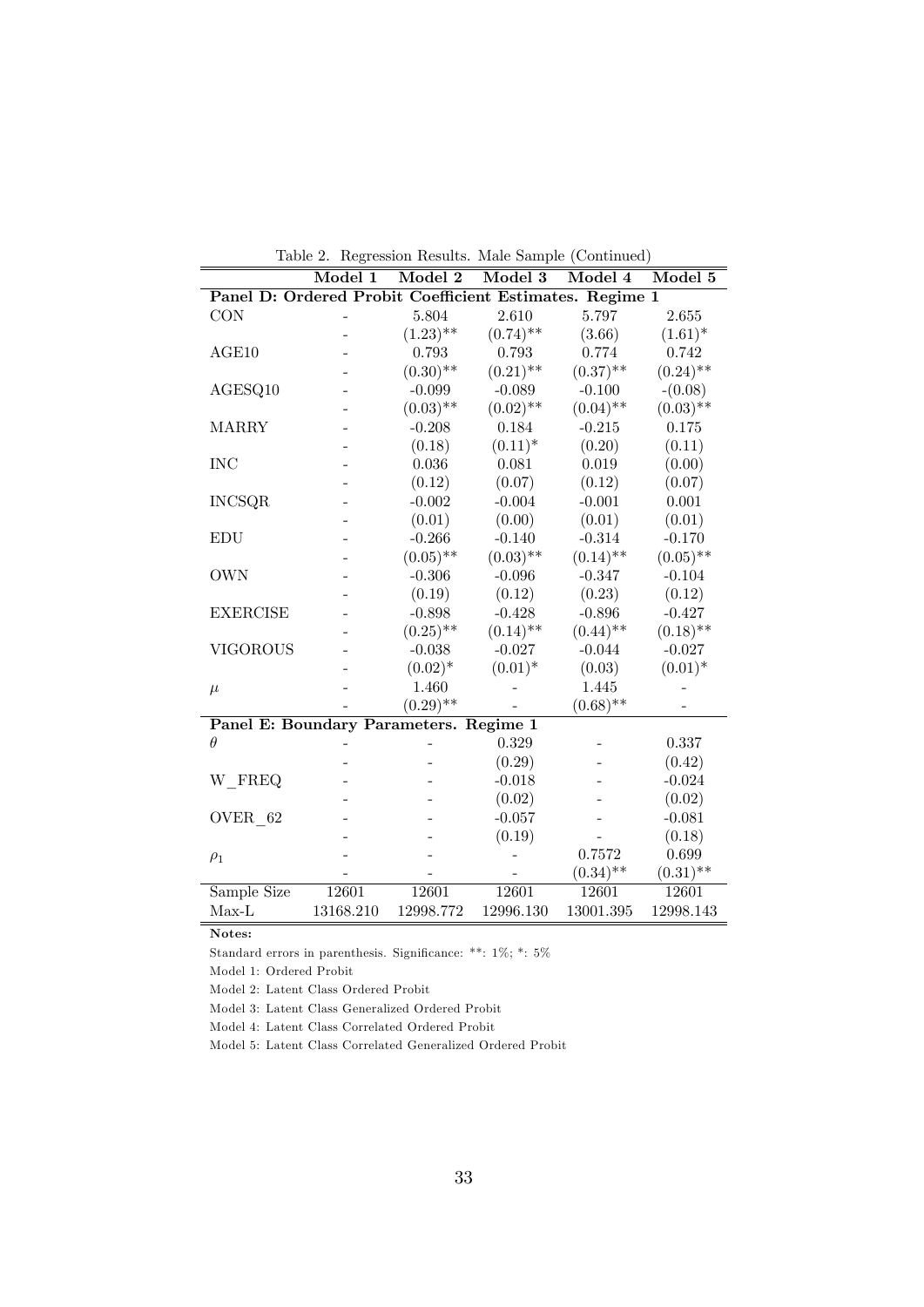|                                                       | Model 1     | Model 2     | Model 3     | Model 4     | Model 5     |
|-------------------------------------------------------|-------------|-------------|-------------|-------------|-------------|
| <b>Splitting Function Parameters</b>                  |             |             |             |             |             |
| <b>CON</b>                                            |             | $-0.933$    | $-0.799$    | $-1.181$    | $-1.069$    |
|                                                       |             | $(0.17)$ ** | $(0.17)$ ** | $(0.18)$ ** | $(0.19)$ ** |
| BORN US                                               |             | 0.747       | 0.709       | 0.644       | 0.640       |
|                                                       |             | $(0.09)$ ** | $(0.09)$ ** | $(0.09)$ ** | $(0.10)$ ** |
| $MF$ <sub>_</sub> OS                                  |             | 0.299       | 0.301       | 0.296       | $\!.291\!$  |
|                                                       |             | $(0.13)$ ** | $(0.13)$ ** | $(0.12)$ ** | $(0.14)$ ** |
| WHITE                                                 |             | $-0.479$    | $-0.462$    | $-0.450$    | $-0.434$    |
|                                                       |             | $(0.07)$ ** | $(0.07)$ ** | $(0.07)$ ** | $(0.14)$ ** |
| <b>BLACK</b>                                          |             | 0.338       | 0.353       | 0.294       | 0.326       |
|                                                       |             | $(0.07)$ ** | $(0.08)$ ** | $(0.07)$ ** | $(0.08)$ ** |
| COHORT1                                               |             | 0.241       | 0.237       | 0.228       | 0.226       |
|                                                       |             | $(0.08)$ ** | $(0.08)$ ** | $(0.07)$ ** | $(0.07)$ ** |
| COHORT2                                               |             | 0.450       | 0.441       | 0.413       | 0.402       |
|                                                       |             | $(0.12)$ ** | $(0.12)$ ** | $(0.11)$ ** | $(0.11)$ ** |
| <b>Ordered Probit Coefficient Estimates. Regime 0</b> |             |             |             |             |             |
| <b>CON</b>                                            | $-0.817$    | $-1.452$    | $-1.591$    | $-1.514$    | $-1.666$    |
|                                                       | $(0.08)$ ** | $(0.23)$ ** | $(0.26)$ ** | $(0.22)$ ** | $(0.24)$ ** |
| AGE10                                                 | 0.733       | 0.722       | 0.750       | 0.721       | 0.778       |
|                                                       | $(0.03)$ ** | $(0.09)$ ** | $(0.09)$ ** | $(0.09)$ ** | $(0.10)$ ** |
| AGESQ10                                               | $-0.070$    | $-0.061$    | $-0.063$    | $-0.065$    | $-0.070$    |
|                                                       | $(0.00)$ ** | $(0.01)$ ** | $(0.01)$ ** | $(0.01)$ ** | $(0.01)$ ** |
| <b>MARRY</b>                                          | $-0.041$    | 0.156       | 0.179       | 0.127       | $0.132\,$   |
|                                                       | $(0.02)^*$  | $(0.05)$ ** | $(0.06)$ ** | $(0.04)$ ** | $(0.04)$ ** |
| <b>INC</b>                                            | 0.031       | 0.069       | 0.075       | 0.066       | $0.074\,$   |
|                                                       | $(0.01)$ ** | $(0.03)$ ** | $(0.03)$ ** | $(0.02)$ ** | $(0.02)$ ** |
| <b>INCSQR</b>                                         | $-0.005$    | $-0.008$    | $-0.008$    | $-0.008$    | $-0.008$    |
|                                                       | $(0.00)$ ** | $(0.00)$ ** | $(0.00)$ ** | $(0.00)$ ** | $(0.00)$ ** |
| EDU                                                   | $-0.035$    | $-0.053$    | $-0.055$    | $-0.044$    | $-0.047$    |
|                                                       | $(0.00)$ ** | $(0.01)$ ** | $(0.01)$ ** | $(0.01)$ ** | $(0.01)$ ** |
| <b>OWN</b>                                            | $-0.031$    | $-0.028$    | $-0.032$    | $-0.027$    | $-0.033$    |
|                                                       | (0.02)      | (0.05)      | (0.05)      | (0.04)      | (0.04)      |
| <b>EXERCISE</b>                                       | $-0.169$    | 0.011       | 0.063       | $-0.043$    | $-0.031$    |
|                                                       | $(0.03)$ ** | (0.08)      | (0.09)      | (0.05)      | (0.06)      |
| <b>VIGOROUS</b>                                       | $-0.019$    | $-0.072$    | $-0.090$    | $-0.047$    | $-0.057$    |
|                                                       | $(0.00)$ ** | $(0.02)$ ** | $(0.02)$ ** | $(0.01)$ ** | $(0.01)$ ** |
| $\mu$                                                 | $0.826\,$   | 1.006       |             | 1.012       |             |
|                                                       | $(0.01)$ ** | $(0.07)$ ** |             | $(0.09)$ ** |             |
| Panel C: Boundary Parameters. Regime 0                |             |             |             |             |             |
| $\theta$                                              |             |             | 0.073       |             | 0.080       |
|                                                       |             |             | (0.10)      |             | (0.10)      |
| W FREQ                                                |             |             | $-0.016$    |             | $-0.003$    |
|                                                       |             |             | (0.03)      |             | (0.02)      |
| OVER 62                                               |             |             | $-0.104$    |             | $-0.109$    |
|                                                       |             |             | (0.14)      |             | (0.12)      |
| $\rho_0$                                              |             |             |             | $-0.465$    | $-0.349$    |
|                                                       |             |             |             | $(0.21)$ ** | (0.25)      |

Table 3: Regression Results: Female Sample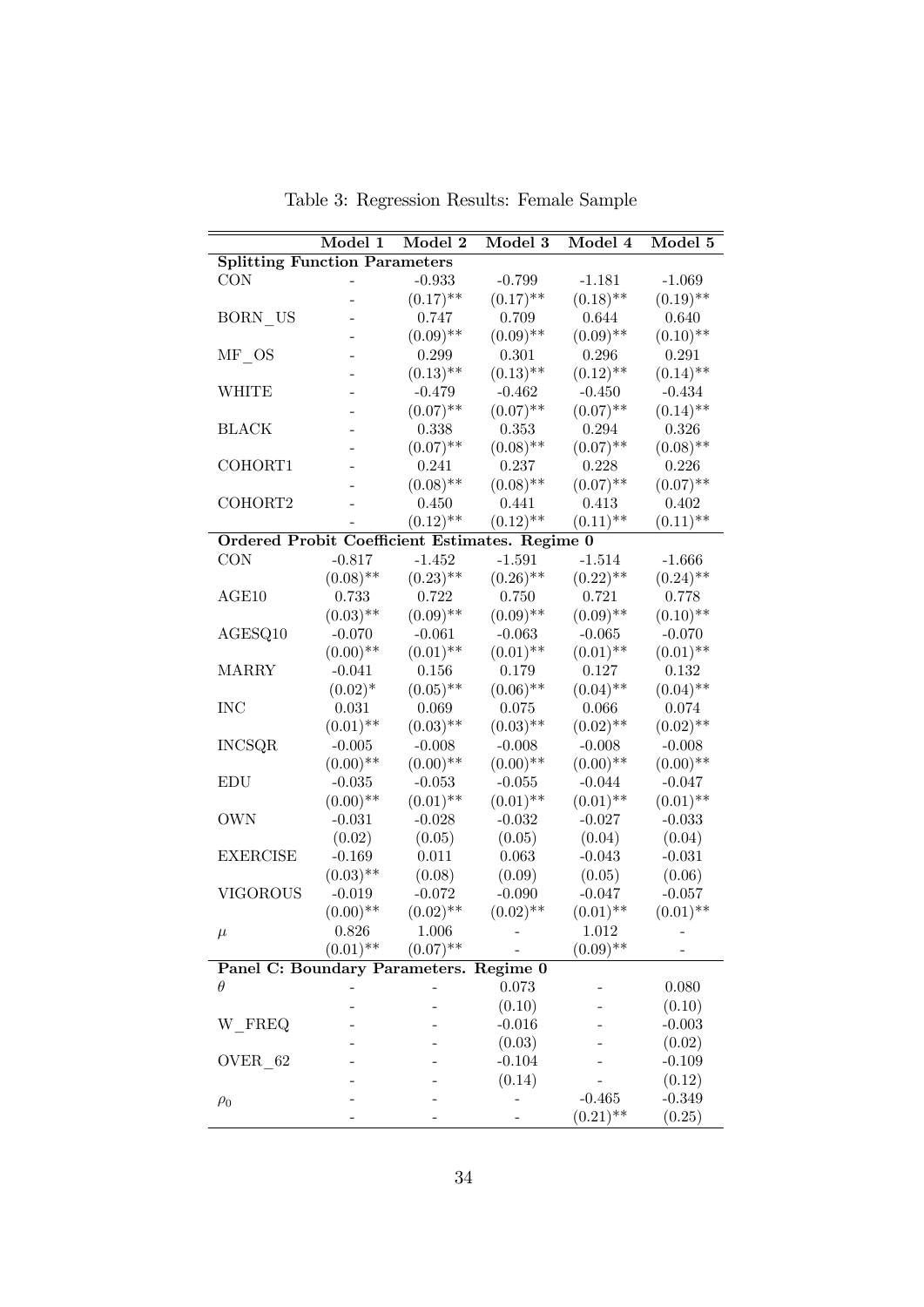| Table 3. Regression Results. Female Sample (Continued)  |                             |             |                             |                             |             |  |  |
|---------------------------------------------------------|-----------------------------|-------------|-----------------------------|-----------------------------|-------------|--|--|
|                                                         | $\overline{\text{Model 1}}$ | Model 2     | $\overline{\text{Model }3}$ | $\overline{\text{Model }4}$ | Model 5     |  |  |
| Panel D: Ordered Probit Coefficient Estimates. Regime 1 |                             |             |                             |                             |             |  |  |
| <b>CON</b>                                              |                             | 0.298       | 0.217                       | 0.302                       | 0.263       |  |  |
|                                                         |                             | (0.30)      | (0.28)                      | (0.40)                      | (0.37)      |  |  |
| AGE10                                                   |                             | 0.885       | 0.859                       | 0.903                       | 0.903       |  |  |
|                                                         |                             | $(0.10)$ ** | $(0.10)$ **                 | $(0.13)$ **                 | $(0.12)$ ** |  |  |
| AGESQ10                                                 |                             | $-0.099$    | $-0.094$                    | $-0.102$                    | $-0.100$    |  |  |
|                                                         |                             | $(0.01)$ ** | $(0.01)$ **                 | $(0.01)$ **                 | $(0.01)$ ** |  |  |
| <b>MARRY</b>                                            |                             | $-0.121$    | $-0.112$                    | $-0.193$                    | $-0.158$    |  |  |
|                                                         |                             | $(0.06)^*$  | $(0.06)^*$                  | $(0.09)$ **                 | $(0.08)$ ** |  |  |
| <b>INC</b>                                              |                             | 0.000       | 0.005                       | $-0.015$                    | $-0.008$    |  |  |
|                                                         |                             | (0.04)      | (0.03)                      | (0.05)                      | (0.04)      |  |  |
| <b>INCSQR</b>                                           |                             | $-0.004$    | $-0.004$                    | $-0.003$                    | $-0.004$    |  |  |
|                                                         |                             | (0.00)      | $(0.00)*$                   | 0.00                        | (0.00)      |  |  |
| <b>EDU</b>                                              |                             | $-0.032$    | $-0.034$                    | $-0.043$                    | $-0.042$    |  |  |
|                                                         |                             | $(0.01)$ ** | $(0.01)$ **                 | $(0.01)$ **                 | $(0.01)$ ** |  |  |
| <b>OWN</b>                                              |                             | $-0.048$    | $-0.044$                    | $-0.059$                    | $-0.060$    |  |  |
|                                                         |                             | (0.06)      | (0.05)                      | (0.07)                      | (0.07)      |  |  |
| <b>EXERCISE</b>                                         |                             | $-0.268$    | $-0.262$                    | $-0.282$                    | $-0.272$    |  |  |
|                                                         |                             | $(0.07)$ ** | $(0.06)$ **                 | $(0.08)$ **                 | $(0.08)$ ** |  |  |
| <b>VIGOROUS</b>                                         |                             | $-0.012$    | $-0.009$                    | $-0.017$                    | $-0.013$    |  |  |
|                                                         |                             | (0.01)      | (0.01)                      | $(0.01)^*$                  | (0.01)      |  |  |
| $\mu$                                                   |                             | 1.094       |                             | 1.097                       |             |  |  |
|                                                         |                             | $(0.10)$ ** |                             | $(0.15)$ **                 |             |  |  |
| Panel E: Boundary Parameters. Regime 1                  |                             |             |                             |                             |             |  |  |
| $\theta$                                                |                             |             | 0.035                       |                             | 0.080       |  |  |
|                                                         |                             |             | (0.10)                      |                             | (0.14)      |  |  |
| W_FREQ                                                  |                             |             | 0.017                       |                             | 0.016       |  |  |
|                                                         |                             |             | $(0.01)^*$                  |                             | (0.01)      |  |  |
| OVER 62                                                 |                             |             | 0.081                       |                             | 0.093       |  |  |
|                                                         |                             |             | (0.09)                      |                             | (0.12)      |  |  |
| $\rho_1$                                                |                             |             |                             | 0.5413                      | 0.462       |  |  |
|                                                         |                             |             |                             | $(0.18)$ **                 | $(0.21)$ ** |  |  |
| Sample Size                                             | 15259                       | 15259       | 15259                       | 15259                       | 15259       |  |  |
| $Max-L$                                                 | 15813.252                   | 15583.575   | 15581.189                   | 15588.680                   | 15585.783   |  |  |

Notes:

Standard errors in parenthesis. Significance: \*\*: 1%; \*: 5%

Model 1: Ordered Probit

Model 2: Latent Class Ordered Probit

Model 3: Latent Class Generalized Ordered Probit

Model 4: Latent Class Correlated Ordered Probit

Model 5: Latent Class Correlated Generalized Ordered Probit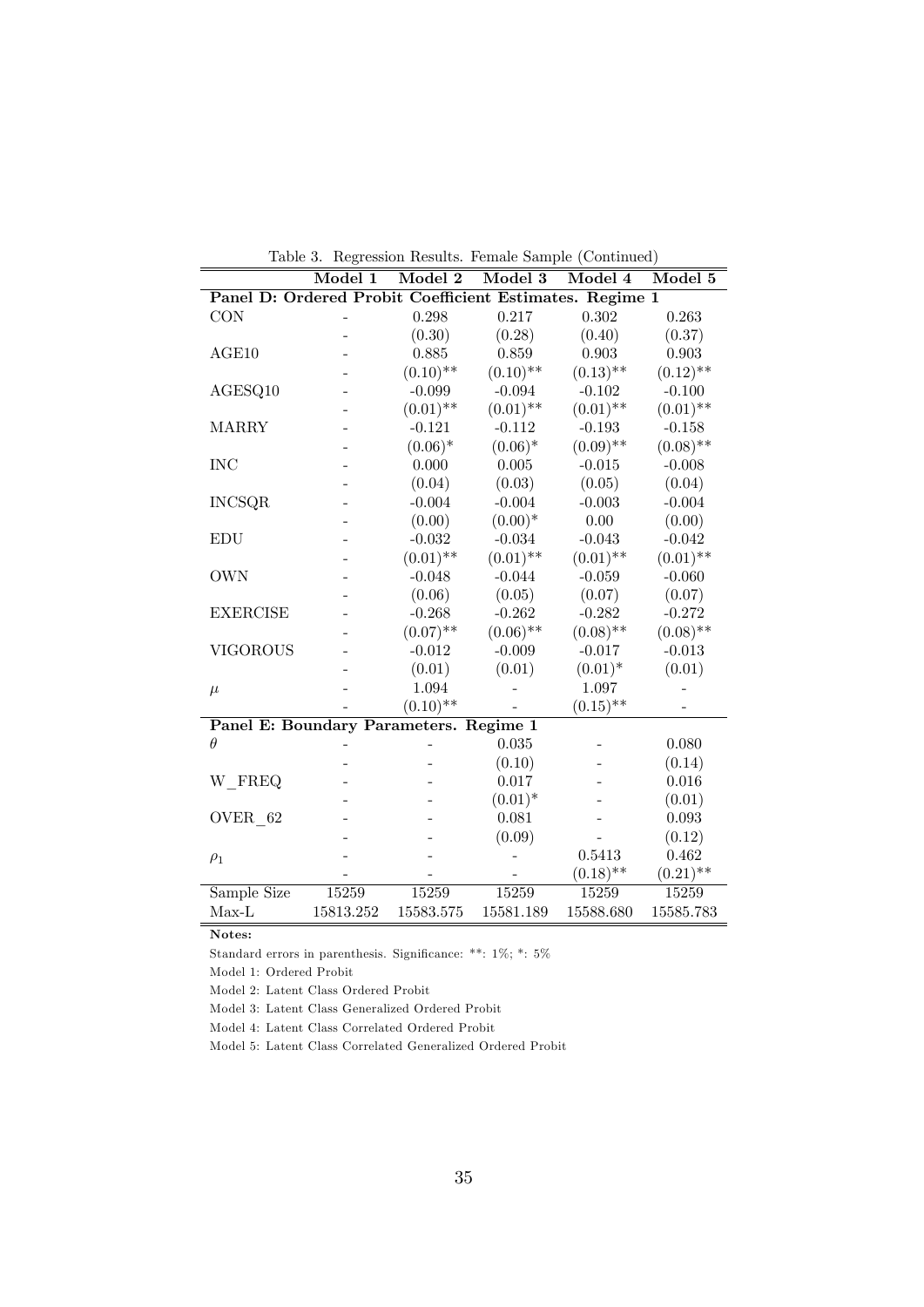|                      | Normal Weight | Overweight | Obese |
|----------------------|---------------|------------|-------|
| Male Sample          |               |            |       |
| All Classes          | 0.315         | 0.439      | 0.246 |
| Class 0              | 0.312         | 0.399      | 0.046 |
| Class 1              | 0.003         | 0.040      | 0.200 |
| <b>Female Sample</b> |               |            |       |
| All Classes          | 0.439         | 0.298      | 0.263 |
| Class 0              | 0.412         | 0.198      | 0.069 |
| Class 1              | 0.028         | 0.099      | 0.194 |

Table 4: Average Outcome Probabilities

Note:

Average outcome probabilities presented for Model 5 only

| Variable             | Normal Weight | Overweight  | Obese       | Normal      | Overweight    | Obese       |
|----------------------|---------------|-------------|-------------|-------------|---------------|-------------|
|                      |               | Male Sample |             |             | Female Sample |             |
| W_FREQ               | 0.000         | 0.014       | $-0.014$    | 0.000       | 0.002         | $-0.002$    |
|                      | (0.00)        | $(0.00)$ ** | $(0.00)$ ** | (0.00)      | (0.00)        | (0.00)      |
| $OVER_62$            | 0.000         | 0.026       | $-0.026$    | 0.000       | 0.001         | $-0.001$    |
|                      | (0.00)        | $(0.01)$ ** | $(0.01)$ ** | (0.00)      | (0.01)        | (0.01)      |
| BORN_US              | $-0.095$      | $-0.063$    | 0.158       | $-0.146$    | 0.041         | 0.105       |
|                      | $(0.01)$ **   | $(0.02)$ ** | $(0.02)$ ** | $(0.01)$ ** | $(0.01)$ **   | $(0.01)$ ** |
| $MF$ <sub>_</sub> OS | $-0.008$      | $-0.006$    | 0.014       | $-0.066$    | 0.019         | 0.048       |
|                      | (0.01)        | (0.01)      | (0.02)      | $(0.03)$ ** | $(0.01)$ **   | $(0.02)$ ** |
| WHITE                | 0.025         | 0.017       | $-0.042$    | 0.099       | $-0.028$      | $-0.071$    |
|                      | $(0.01)$ **   | $(0.01)$ ** | $(0.01)$ ** | $(0.01)$ ** | $(0.01)$ **   | $(0.01)$ ** |
| <b>BLACK</b>         | 0.011         | 0.007       | $-0.019$    | $-0.074$    | 0.021         | 0.053       |
|                      | (0.01)        | (0.01)      | (0.02)      | $(0.02)$ ** | $(0.01)$ **   | $(0.01)$ ** |
| COHORT1              | $-0.035$      | $-0.023$    | $0.058\,$   | $-0.052$    | $0.014\,$     | $0.037\,$   |
|                      | $(0.01)$ **   | $(0.01)$ ** | $(0.02)$ ** | $(0.02)$ ** | $(0.01)$ **   | $(0.01)$ ** |
| COHORT2              | $-0.026$      | $-0.017$    | 0.044       | $-0.091$    | 0.026         | 0.066       |
|                      | $(0.01)$ **   | $(0.01)$ ** | $(0.02)$ ** | $(0.03)$ ** | $(0.01)$ **   | $(0.02)$ ** |
| AGE                  | $-0.025$      | 0.021       | 0.003       | $-0.027$    | 0.022         | 0.005       |
|                      | $(0.00)$ **   | $(0.00)$ ** | (0.00)      | $(0.01)$ ** | $(0.00)$ **   | (0.00)      |
| <b>MARRY</b>         | $-0.077$      | 0.052       | 0.025       | $-0.029$    | 0.035         | $-0.006$    |
|                      | $(0.01)$ **   | $(0.01)$ ** | $(0.01)$ ** | $(0.01)$ ** | $(0.01)$ **   | (0.01)      |
| <b>INC</b>           | $-0.004$      | 0.002       | 0.002       | 0.012       | $-0.001$      | $-0.011$    |
|                      | $(0.00)$ **   | (0.00)      | (0.00)      | $(0.00)$ ** | (0.00)        | $(0.00)$ ** |
| <b>EDU</b>           | 0.007         | 0.003       | $-0.010$    | 0.015       | $-0.004$      | $-0.011$    |
|                      | $(0.00)$ **   | (0.00)      | $(0.00)$ ** | $(0.00)$ ** | $(0.00)$ **   | $(0.00)$ ** |
| <b>OWN</b>           | $-0.037$      | 0.034       | 0.002       | 0.011       | 0.000         | $-0.011$    |
|                      | $(0.01)$ **   | $(0.01)$ ** | (0.01)      | (0.01)      | (0.01)        | (0.01)      |
| <b>EXERCISE</b>      | $-0.005$      | 0.027       | $-0.021$    | 0.020       | $\,0.019\,$   | $-0.039$    |
|                      | (0.01)        | $(0.01)$ ** | $(0.01)$ ** | (0.01)      | (0.01)        | $(0.01)$ ** |
| <b>VIGOROUS</b>      | 0.001         | 0.001       | $-0.002$    | 0.016       | $-0.008$      | $-0.008$    |
|                      | (0.00)        | (0.00)      | $(0.00)$ ** | $(0.00)$ ** | $(0.00)$ **   | $(0.00)$ ** |

Table 5: Total Marginal Effects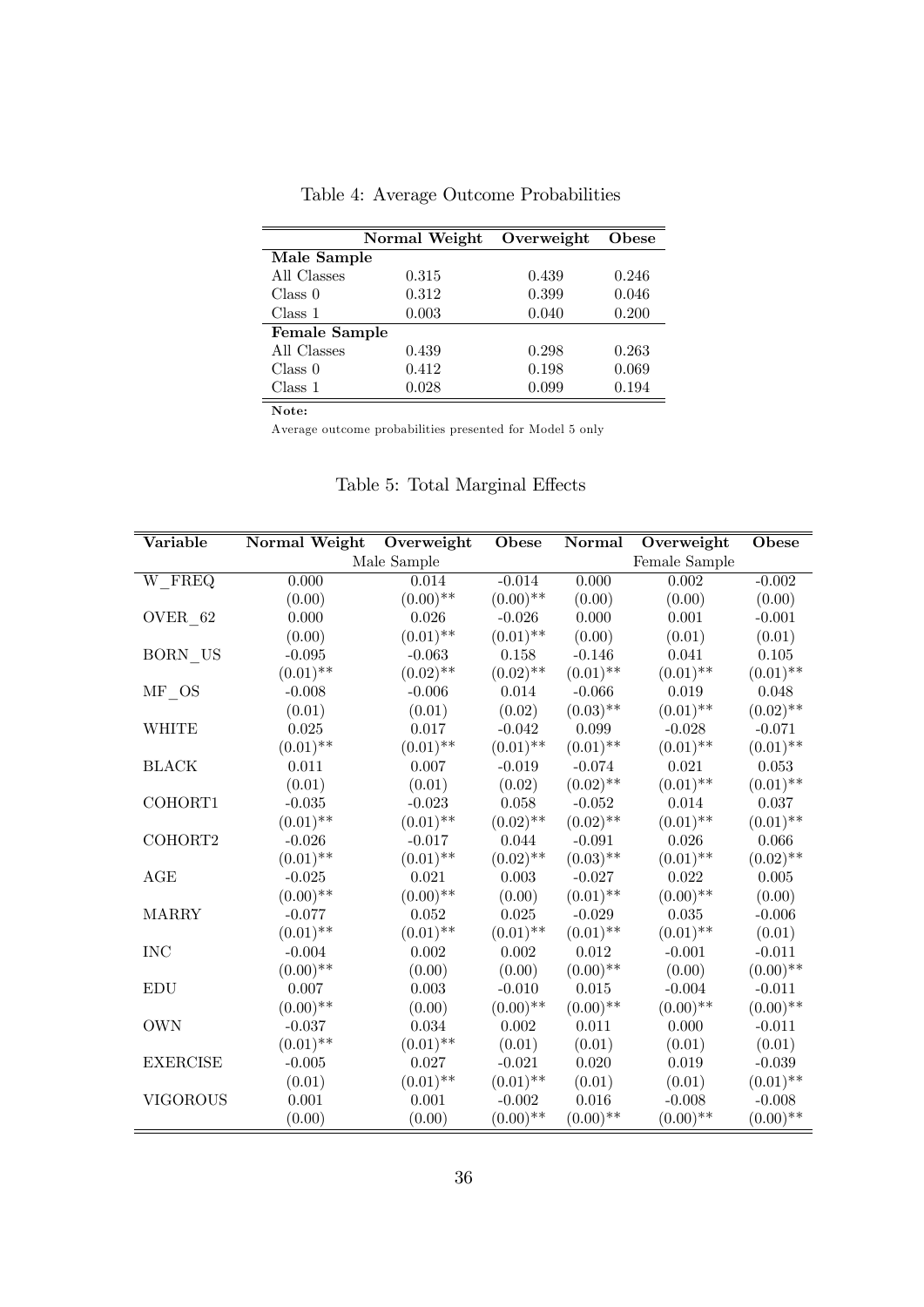| Variable             | <b>Normal Weight</b> | Overweight  | Obese       | Normal      | Overweight    | Obese       |
|----------------------|----------------------|-------------|-------------|-------------|---------------|-------------|
|                      |                      | Male Sample |             |             | Female Sample |             |
| $W$ <sub>_FREQ</sub> | 0.000                | 0.016       | $-0.016$    | 0.000       | 0.000         | 0.000       |
|                      | (0.00)               | $(0.00)$ ** | $(0.00)$ ** | (0.00)      | (0.00)        | (0.00)      |
| OVER 62              | 0.000                | 0.032       | $-0.032$    | 0.000       | $-0.013$      | 0.013       |
|                      | (0.00)               | $(0.01)$ ** | $(0.01)$ ** | (0.00)      | (0.02)        | (0.02)      |
| BORN US              | $-0.096$             | $-0.102$    | $-0.005$    | $-0.169$    | $-0.049$      | $-0.008$    |
|                      | $(0.02)$ **          | $(0.02)$ ** | $(0.00)$ ** | $(0.02)$ ** | $(0.02)$ **   | (0.01)      |
| MF OS                | $-0.009$             | $-0.009$    | 0.000       | $-0.077$    | $-0.022$      | $-0.004$    |
|                      | (0.02)               | (0.01)      | (0.00)      | $(0.03)$ ** | (0.02)        | (0.01)      |
| <b>WHITE</b>         | 0.025                | 0.027       | 0.001       | 0.115       | 0.033         | 0.006       |
|                      | $(0.01)$ **          | $(0.01)$ ** | $(0.00)*$   | $(0.02)$ ** | $(0.02)$ **   | (0.01)      |
| <b>BLACK</b>         | 0.011                | $\,0.012\,$ | $0.001\,$   | $-0.086$    | $-0.025$      | $-0.004$    |
|                      | (0.01)               | (0.01)      | (0.00)      | $(0.02)$ ** | $(0.01)^*$    | (0.01)      |
| COHORT1              | $-0.035$             | $-0.037$    | $-0.002$    | $-0.060$    | $-0.017$      | $-0.003$    |
|                      | $(0.01)$ **          | $(0.01)$ ** | $(0.00)$ ** | $(0.02)$ ** | $(0.01)^*$    | (0.00)      |
| COHORT2              | $-0.027$             | $-0.028$    | $-0.001$    | $-0.106$    | $-0.031$      | $-0.005$    |
|                      | $(0.01)^*$           | 0.01        | $(0.00)$ ** | $(0.03)$ ** | $(0.01)$ **   | (0.01)      |
| AGE                  | $-0.025$             | 0.020       | 0.005       | $-0.029$    | 0.017         | 0.012       |
|                      | $(0.00)$ **          | $(0.00)$ ** | $(0.00)$ ** | $(0.01)$ ** | $(0.00)$ **   | $(0.00)$ ** |
| <b>MARRY</b>         | $-0.077$             | 0.061       | 0.016       | $-0.036$    | 0.021         | $0.015\,$   |
|                      | $(0.01)$ **          | $(0.01)$ ** | $(0.00)$ ** | $(0.01)$ ** | $(0.01)$ **   | $(0.01)$ ** |
| <b>INC</b>           | $-0.004$             | 0.003       | 0.001       | 0.009       | $-0.006$      | $-0.004$    |
|                      | $(0.00)$ **          | $(0.00)$ ** | $(0.00)*$   | $(0.00)$ ** | $(0.00)$ **   | $(0.00)$ ** |
| <b>EDU</b>           | 0.007                | $-0.006$    | $-0.001$    | 0.013       | $-0.008$      | $-0.005$    |
|                      | $(0.00)$ **          | $(0.00)$ ** | $(0.00)$ ** | $(0.00)$ ** | $(0.00)$ **   | $(0.00)$ ** |
| <b>OWN</b>           | $-0.037$             | 0.029       | 0.008       | 0.009       | $-0.005$      | $-0.004$    |
|                      | $(0.01)$ **          | $(0.01)$ ** | $(0.00)*$   | (0.01)      | (0.01)        | (0.01)      |
| <b>EXERCISE</b>      | $-0.006$             | 0.005       | 0.001       | 0.008       | $-0.005$      | $-0.003$    |
|                      | (0.01)               | (0.01)      | (0.00)      | (0.02)      | (0.01)        | (0.01)      |
| <b>VIGOROUS</b>      | 0.001                | $-0.001$    | 0.000       | 0.015       | $-0.009$      | $-0.006$    |
|                      | (0.00)               | (0.00)      | (0.00)      | $(0.00)$ ** | $(0.00)$ **   | $(0.00)$ ** |

Table 6: Marginal Effects for Regime  $0$